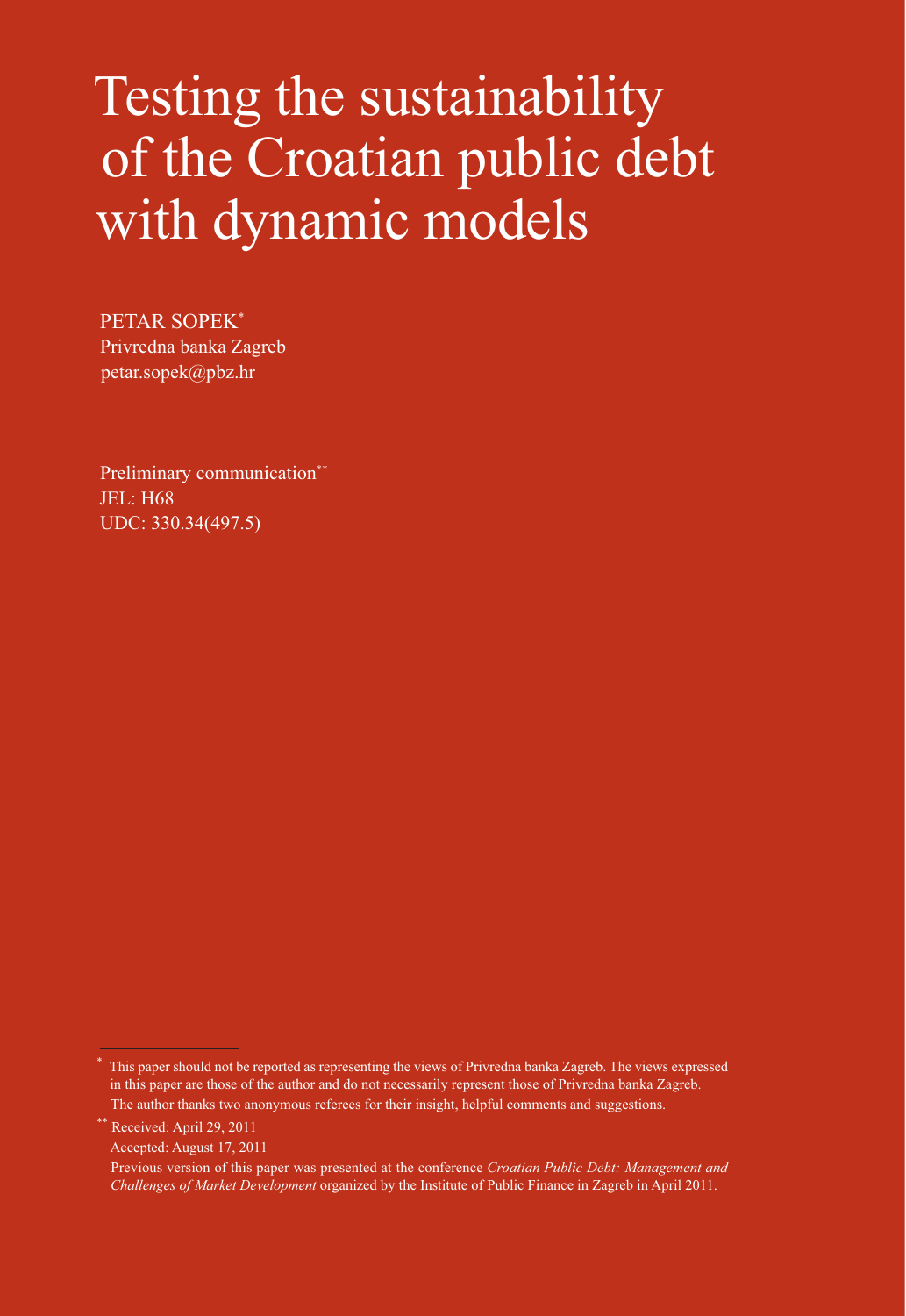# 414 **Summary**

Almost all macroeconomic indicators change upon shocks influenced by the global financial crisis that has also spilled over to the public sector, seriously threatening fiscal sustainability. The aim of this paper is to estimate public debt sustai*nability in the crisis and post-crisis period from 2011 to 2015. For estimation of public debt movements, decomposition of basic flows that lead to its change will be considered, and each one will be separately modeled dynamically. It is shown that in the period up to 2015 the share of public debt in GDP in optimistic scenarios does not exceed the margin of 60%, prescribed by the Maastricht criteria. In*  baseline scenarios we get two-sided results, so in the first model public debt sli*ghtly exceeds the limit of 60% with a share of 62.6% of GDP in 2015, while in all other baseline scenarios public debt stays at the level of 45.8, or 52.5% of GDP. Therefore, we conclude that in the medium-term period up to 2015 there is a real danger of public debt increasing over its acceptable limit and the major threats lie in contingent liabilities and exchange rate shocks, while minor vulnerability can be observed in case of real GDP growth and nominal interest rate shocks.*

*Keywords: public debt, fiscal sustainability, dynamic models, deficit, stock-flow adjustment, the Croatian economy*

#### **1 INTRODUCTION**

The global financial crisis that started on the subprime mortgage loans market in the United States of America in the second half of 2007 has showed that a sufficiently strong external shock (in this case the shock of defaulted mortgage loans in the USA) can contagiously spread to sectors and institutions that were strongly indebted in the previous cycle. There are five main mechanisms through which the crisis spreads, and these are: direct real channel initiated by a financial accelerator/decelerator, banking balance channel (losses channel), interest rate channel, fiscal channel and complexity channel. The first relation within the fiscal channel – public revenue decline, has had a strong negative effect in Croatia, while all other relations within the fiscal channel that have short-term positive effects on economic activity have not occurred. The negative effect of deficit widening, raising the question of its sustainability, has probably been intensified by the complexity channel (Croatian Banking Association, 2010a).

The main theme of this paper is the effects of the fiscal crisis that have come out of the global financial crisis and been manifested in the serious destabilization of public finance. If some country faced deficits even before the crisis, it is quite probable that during the crisis it would be unable to hold the level of the deficit below the limit of 3%, prescribed by the Maastricht criterion. Almost at the same time all other indicators that have effect on public debt increase record negative trends, putting an additional pressure on the level of country's indebtedness. Therefore most countries in times of crisis record significant growth of the share of public debt in GDP (Reinhart and Rogoff, 2009). All mentioned may lead to

35 (4) 413-442 (2011) FINANCIAL THEORY AND PRACTICE 35 (4) 413-442 (2011) PRACTICE FINANCIAL THEORY

PETAR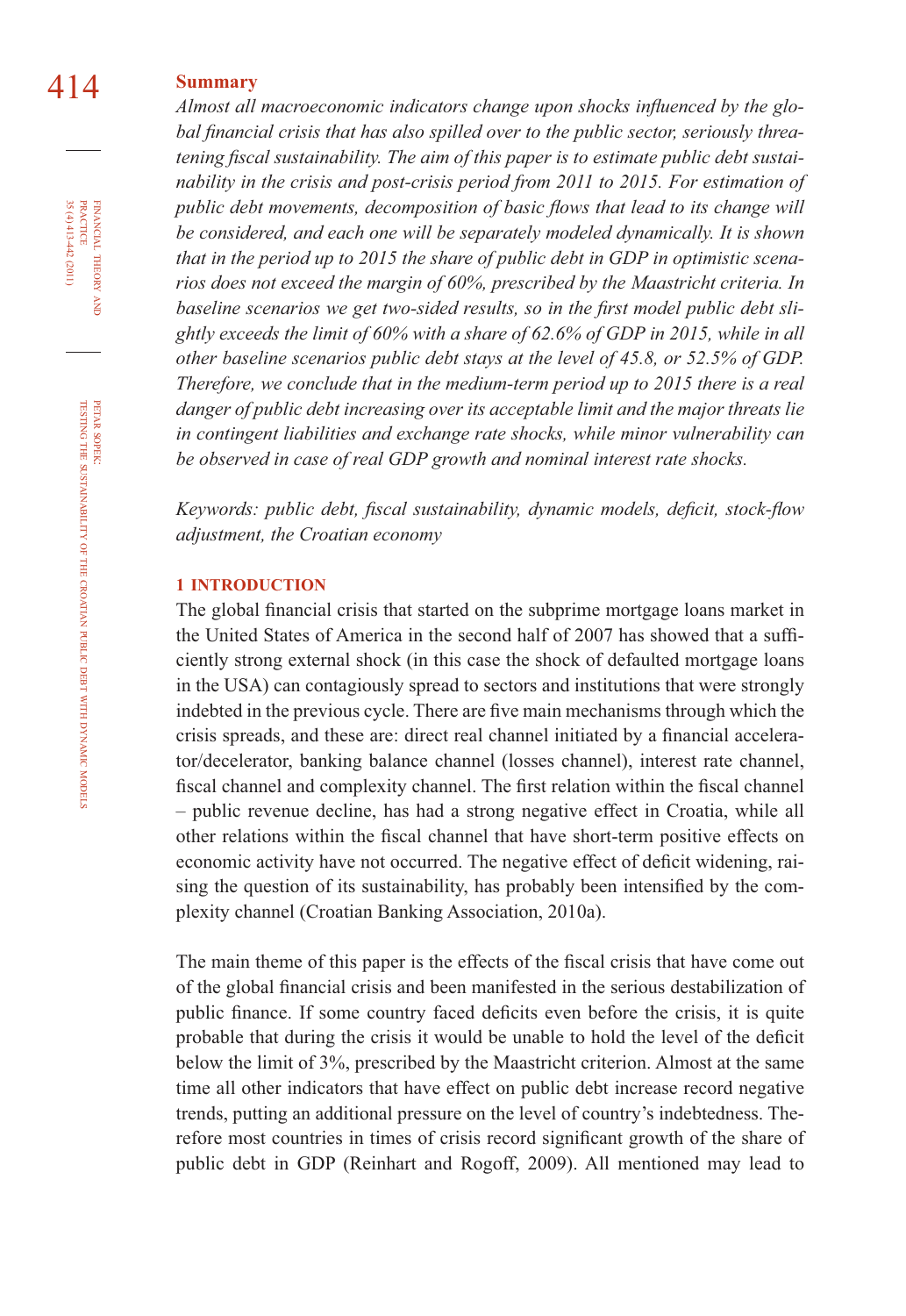exceeding the public debt sustainability level, which means that the debt starts to  $\frac{415}{2}$ rise faster than the debtor's ability to pay it off.

Testing the sustainability of the Croatian public debt is the basic aim of this paper and the main hypothesis tested is that the share of public debt in GDP up to 2015 will stay below the limit of 60%, at which it can be considered acceptable according to the Maastricht criterion. The analytical background of the Maastricht convergence criterion is very simple, implying that any debt exceeding the limit of 60% should converge to the target level of 60% of GDP in the long run, but with the assumption of annual nominal GDP growth of 5% and of keeping the level of deficit below the level of 3%. Besides that, the analytics are based on the assumption that the level of public debt between two points in time changes only by the realized deficit in that period, which differs from the reality (Gros, 2003). According to the Budget Act (Zakon o proračunu, NN 87/08), the upper limit of the government debt at the end of the year should not be higher than 60% of the GDP1 . Still, there are many studies that oppose the referentiality of the defined public debt level of 60% of GDP, stressing that the limit of sustainability of public debt in developed and emerging markets may significantly differ, which implies potentially unsustainable public debt on even lower levels than that prescribed by the Maastricht criterion (see for instance IMF, 2003a or Croatian Banking Association, 2010b).

To test the hypothesis of the sustainability of the Croatian public debt in the medium-term period up to 2015, we will use dynamic models with the decomposition of the debt changes to basic measurable debt-creating flows. This gives rise to logical questions such as: which variables have a significant impact on the movements of the public debt, how will the current financial crisis affect the movements of those variables, what do we expect in future and what will happen in the event of additional stress from one or several variables? The answers to these questions may help us in drawing conclusions about the sustainability of the Croatian public debt up to 2015.

This paper is organised as follows: after the introduction, the second part of the paper considers the estimated impact of the crisis on fiscal indicators, comparison with the actual data and a theoretical overview of potential implications. In the third part, projections of the Croatian primary budget balance in three basic scenarios are made and in the fourth part we quantify and project other variables that have an effect on the change of the public debt. The fifth part deals with different

FINANCIAL THEORY FINANCIAL THEORY AND<br>PRACTICE<br>35 (4) 413-442 (2011) 35 (4) 413-442 (2011) PRACTICE

<sup>1</sup> Government debt is defined as the debt of the central budget, while public debt means the debt of general government. Still, the Budget Act defines conditions and limits for the indebtedness of local and regional selfgovernment units in a way that a long-term borrowing is acceptable only for investments that are financed from their budget and in case when total annual liability of a local and regional self-government unit amounts to maximum 20% of gained revenue in a year that preceded the year in which it gets into debt (Zakon o proračunu, NN 87/08). Therefore, the level of public debt is mainly determined by the level of government debt. At the end of 2010, the government debt amounted to 40.5% of GDP, while the public debt amounted to 41.2% of GDP (Ministry of Finance, 2010).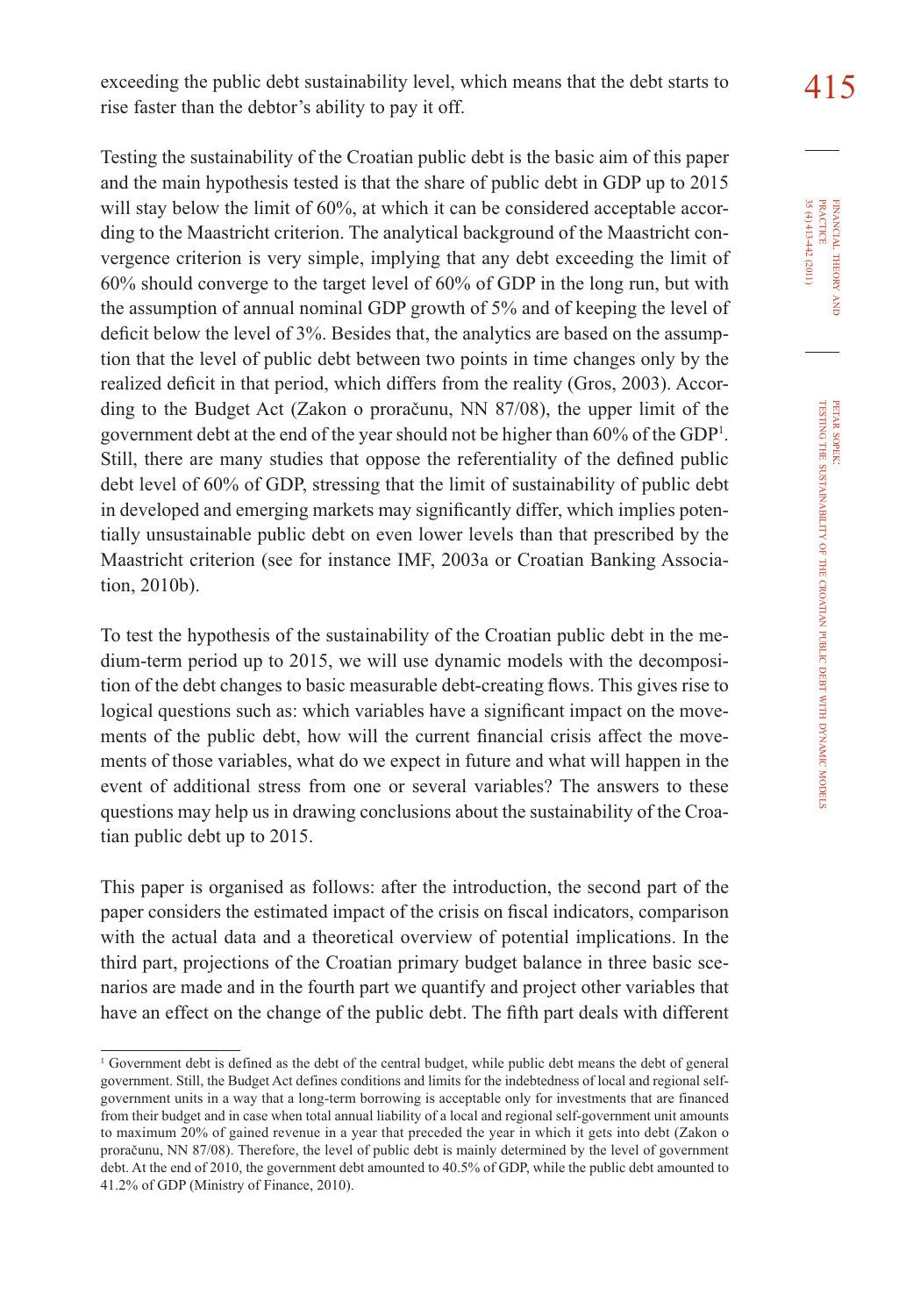#### **2 FISCAL INDICATORS IN TIMES OF CRISIS**

A financial (banking) crisis can be defined in several different ways. According to Laeven and Valencia (2009), a crisis can be defined as various episodes in which the financial and corporate sectors of individual states face major difficulties with the timely payment and collectability of their agreed debts, a significant increase in the number of unused loans and the exhaustion of most of the capital of the banking system. Financial crises mainly occur in developing markets, but they also affect other markets. Therefore, even more developed countries such as EU or OECD member states can feel a crisis (Laeven and Valencia, 2009).

In times of crisis public finance inevitably face serious destabilization. Decline in economic activity is often connected to unemployment and retirement rate increases, which bring increased expenditure from the government budget in the form of social benefits, aids and different subsidies. At the same time, revenues from income tax and contributions decrease, which negatively affects the revenue side of the budget. On the other hand, negative trends on the labour market and uncertainty of future economic trends make people spend their money rationally, which consequentially leads, together with the above-mentioned growth of the unemployment, to private consumption decrease, i.e. to lower revenues of indirect taxes (value added tax and excise). Lower private consumption also means lower production needs, which implies a decrease in profit tax revenue, but also an additional decline in economic activity, growth in unemployment, etc. It is clear that such a sequence of causal connections (in this case simplified) can very easily get out of control and lead to spiral effects with catastrophic proportions.

Financial crises are not an unknown term in public finance and there are many findings from the literature about the effect of financial crises on fiscal indicators. Reinhart and Rogoff (2008) analyzed crisis periods in 66 developed and emerging markets and concluded that banking crises dramatically weaken fiscal positions in all countries with government revenues invariably contracting and fiscal expenditures often expanding sharply. Three years after a financial crisis, central government debt increases, on average, by about 86 percent. Laeven and Valencia (2008) showed that during 40 observed crisis episodes monetary policy tended to be fairly neutral, while the fiscal stance tended to be expansive, arguably to support the financial and real sectors, and to accommodate bank restructuring and debt restructuring programs. On average, the fiscal balance was about  $-3.6$  percent of GDP during the initial years of a banking crisis. Fiscal costs, net of recoveries, associated with crisis management can be substantial, averaging about 13.3 percent of GDP on average and can be as high as 55.1 percent of GDP. The European Commission (2009) in its empirical analysis of the effects of previous crises on fiscal indicators covered a total of 49 crisis episodes between 1970 and 2007, 22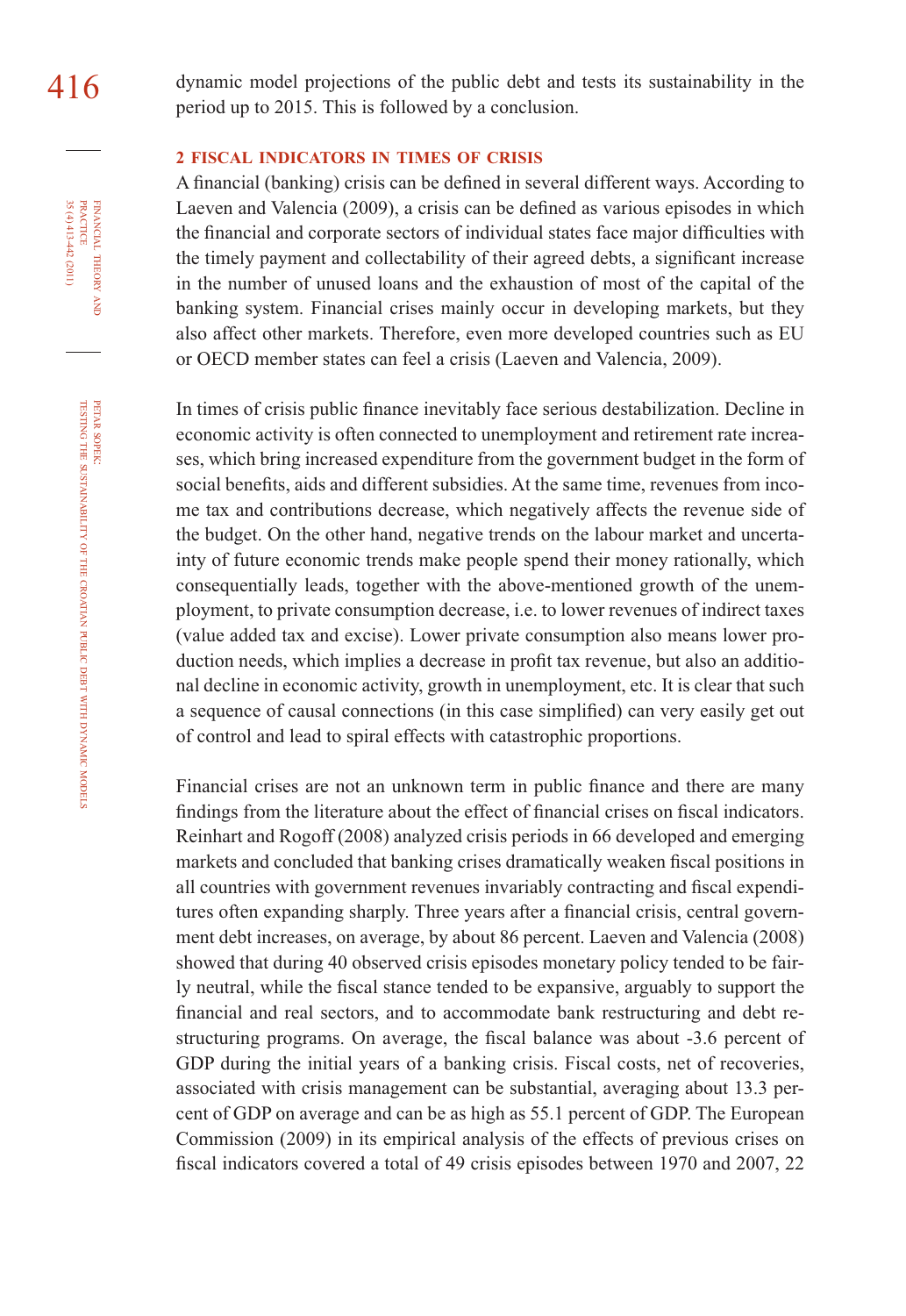of them in EU-27 and OECD member countries, the average duration of the crisis  $417$ being four and a half years. Table 1 shows total revenue and expenditure before and after the crisis.

## **TABLE 1**

*Total revenue and expenditure before and after the crisis (% of GDP)* 

|                       |                                                          | Revenue                                   |        |                                                          | <b>Expenditure</b>                        |        |                                                          | <b>Budget balance</b>                     |        |
|-----------------------|----------------------------------------------------------|-------------------------------------------|--------|----------------------------------------------------------|-------------------------------------------|--------|----------------------------------------------------------|-------------------------------------------|--------|
|                       | Year<br>before<br>the be-<br>ginning<br>of the<br>crisis | Year<br>of the<br>end of<br>the<br>crisis | Change | Year<br>before<br>the be-<br>ginning<br>of the<br>crisis | Year<br>of the<br>end<br>of the<br>crisis | Change | Year<br>before<br>the be-<br>ginning<br>of the<br>crisis | Year<br>of the<br>end of<br>the<br>crisis | Change |
| EU-27                 | 41.0                                                     | 40.1                                      | $-0.9$ | 42.7                                                     | 43.8                                      | 1.1    | $-1.7$                                                   | $-3.7$                                    | $-2.0$ |
| $EU-15$               | 45.4                                                     | 45.9                                      | 0.5    | 42.2                                                     | 51.7                                      | 9.5    | 3.2                                                      | $-5.8$                                    | $-9.0$ |
| <b>OECD</b>           | 36.4                                                     | 35.8                                      | $-0.6$ | 38.7                                                     | 41.0                                      | 2.3    | $-2.3$                                                   | $-5.2$                                    | $-2.9$ |
| <b>OECD</b><br>and EU | 33.8                                                     | 34.1                                      | 0.3    | 36.4                                                     | 38.3                                      | 1.9    | $-2.6$                                                   | $-4.2$                                    | $-1.6$ |
| Other                 | 25.2                                                     | 25.6                                      | 0.4    | 27.3                                                     | 27.9                                      | 0.6    | $-2.1$                                                   | $-2.3$                                    | $-0.2$ |
| Average               | 36.4                                                     | 36.3                                      | $-0.1$ | 37.5                                                     | 40.5                                      | 3.1    | $-1.1$                                                   | $-4.2$                                    | $-3.1$ |

*Source: European Commission (2009).*

Data from table 1 indicate that revenue on average were slightly reduced, whilst expenditure in all considered groups increased and the average increase was about 3.1% of GDP. The change of the budget balance from the year before the beginning to the year of the end of the crisis amounted to -3.1 percentage points on average, but it is interesting that the greatest difference was found in the EU-15 budget balance, amounting to as much as 9 percentage points.

Sopek (2010) in a parallel analysis observed the new EU member states and the EU and Euro zone average in the middle of the current global financial crisis and emphasizes that the highest deficit increase can be noted in 2009 in almost all observed countries, which is a consequence of the expansion of the crisis. Table 2 shows budget balance and public debt actual data as shares in GDP in 2007 (precrisis period), preliminary estimation for 2010 (crisis period) and forecast for 2012 (post-crisis period) for Croatia, the new EU member states (EU-10) and the average of all 27 EU member states.

FINANCIAL

35 (4) 413-442 (2011) PRACTICE

 $35(4)413-442(2011)$ **PRACTICE** FINANCIAL THEORY

THEORY AND

PETAR SOPEK: TESTING THE

SUSTAINABILITY

OF THE

CROATIAN

PUBLIC DEBT WITH DYNAMIC

MODELS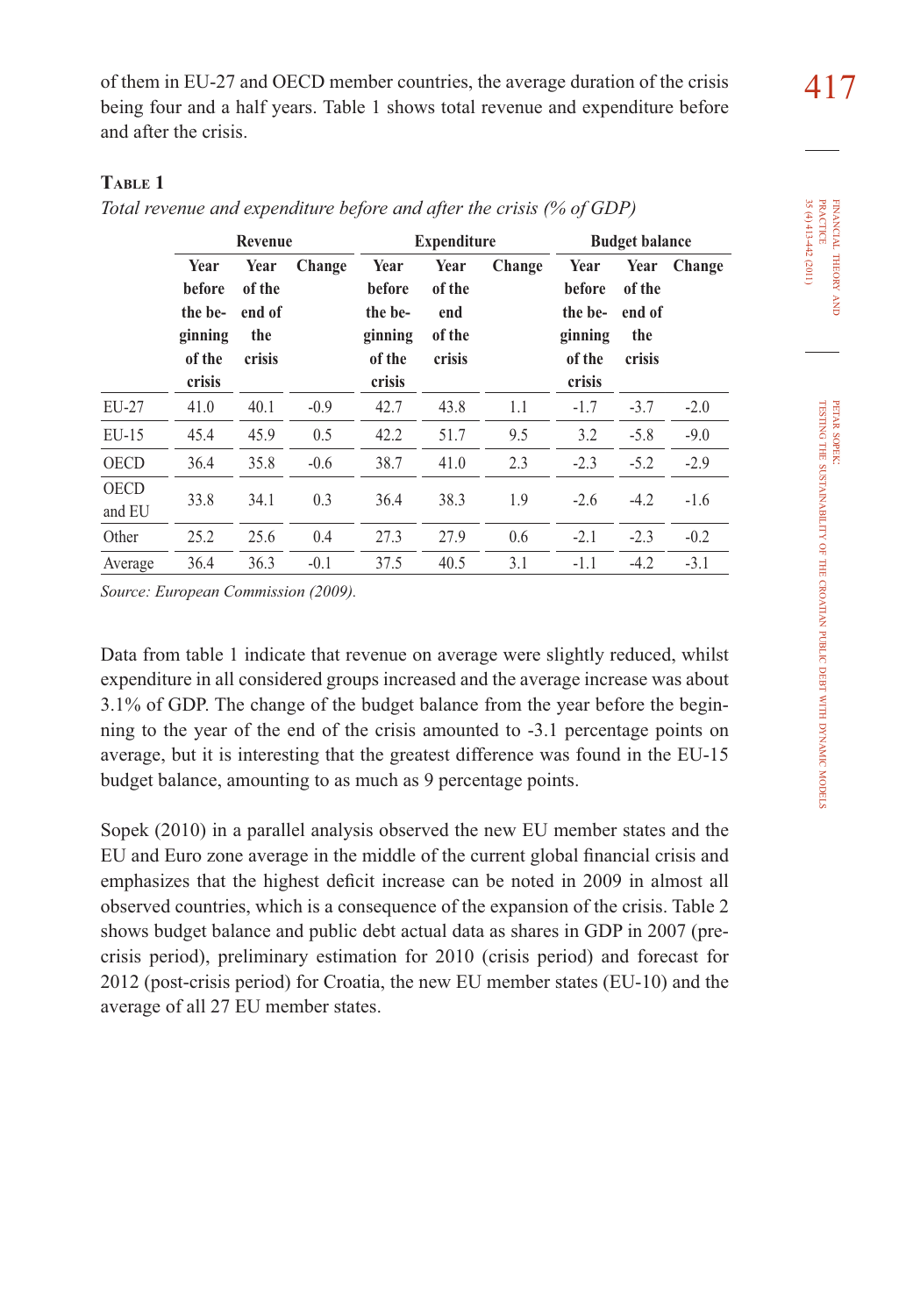# 418 **TABLE 2**

*Actual data and projections of the budget balance and public debt (% of GDP)*

| Country     |        |               | <b>Budget balance</b> |         |        |      |      | <b>Public debt</b> |         |      |
|-------------|--------|---------------|-----------------------|---------|--------|------|------|--------------------|---------|------|
|             | 2007   | 2010          | Change                | Min.    | 2012   | 2007 | 2010 | Change             | Max.    | 2012 |
|             |        | est.          | 2007-10               | 2002-10 | f.     |      | est. | 2007-10            | 2002-10 | f.   |
| Croatia     | $-1.0$ | $-4.4$        | $-3.4$                | $-4.4$  | $-3.4$ | 33.2 | 41.2 | 8.0                | 41.2    | 49.9 |
| $EU-27$ av. | $-0.9$ | $-6.8$        | $-5.9$                | $-6.8$  | $-4.2$ | 58.8 | 79.1 | 20.3               | 79.1    | 83.3 |
| Slovenia    |        | $0.0 - 5.8$   | $-5.8$                | $-5.8$  | $-4.7$ | 23.4 | 40.7 | 17.3               | 40.7    | 47.6 |
| Hungary     |        | $-5.0 -3.8$   | 1.2                   | $-9.3$  | $-6.2$ | 66.1 | 78.5 | 12.4               | 78.5    | 81.6 |
| Slovakia    | $-1.8$ | $-8.2$        | $-6.4$                | $-8.2$  | $-5.0$ | 29.6 | 42.1 | 12.5               | 43.4    | 47.4 |
| Czech R.    |        | $-0.7 -5.2$   | $-4.6$                | $-6.8$  | $-4.2$ | 29.0 | 40.0 | 11.0               | 40.0    | 45.2 |
| Poland      |        | $-1.9$ $-7.9$ | $-6.1$                | $-7.9$  | $-6.0$ | 45.0 | 55.5 | 10.6               | 55.5    | 59.6 |
| Estonia     | 2.5    | $-1.0$        | $-3.6$                | $-2.8$  | $-2.7$ | 3.7  | 8.0  | 4.3                | 8.0     | 11.7 |
| Bulgaria    | 1.1    | $-3.8$        | $-5.0$                | $-4.7$  | $-1.8$ | 17.2 | 18.2 | 0.9                | 52.4    | 20.8 |
| Romania     | $-2.6$ | $-7.3$        | $-4.7$                | $-8.6$  | $-3.5$ | 12.6 | 30.4 | 17.8               | 30.4    | 34.1 |
| Latvia      | $-0.3$ | $-7.7$        | $-7.4$                | $-10.2$ | $-7.3$ | 9.0  | 45.7 | 36.7               | 45.7    | 56.6 |
| Lithuania   | $-1.0$ | $-8.4$        | $-7.3$                | $-9.2$  | $-6.9$ | 16.9 | 37.4 | 20.5               | 37.4    | 48.3 |

*est. – preliminary estimation; f. – projection*

*Source: AMECO database; Ministry of Finance.*

Column minimum 2002-10 indicates the lowest realized budget balance as a percentage of GDP in the period from 2002 to 2010. It is shown that most countries reached minimum budget balance, i.e. the highest deficit in crisis years, that is, in 2009 and 2010. Column maximum 2002-10 indicates the highest recorded public debt to GDP ratio in the period from 2002 to 2010 and it is shown that almost all countries recorded the highest level of public debt as a percentage of GDP in 2010. Only Slovakia and Bulgaria had recorded the highest debt to GDP ratio in some earlier periods (in 2002), after which it decreased drastically up to 2008 (AMECO database). Columns noted as change 2007-10 indicate total change of share of budget balance and public debt in GDP from pre-crisis period to crisis period. Croatia has had a lower negative change of budget balance in the period from 2007 to 2010 than the other observed countries. Only Hungary, the only country that managed to record a positive change of the budget balance in the observed period, had a better result than Croatia. However, while all the other observed countries expect positive movements up to 2012 with regard to 2010, Hungary and Estonia are the only countries that expect an additional deterioration of the budget balance. The share of Croatian public debt in GDP increased by the end of 2010 by 8 percentage poin-

PETAR

FINANCIAL

35 (4) 413-442 (2011)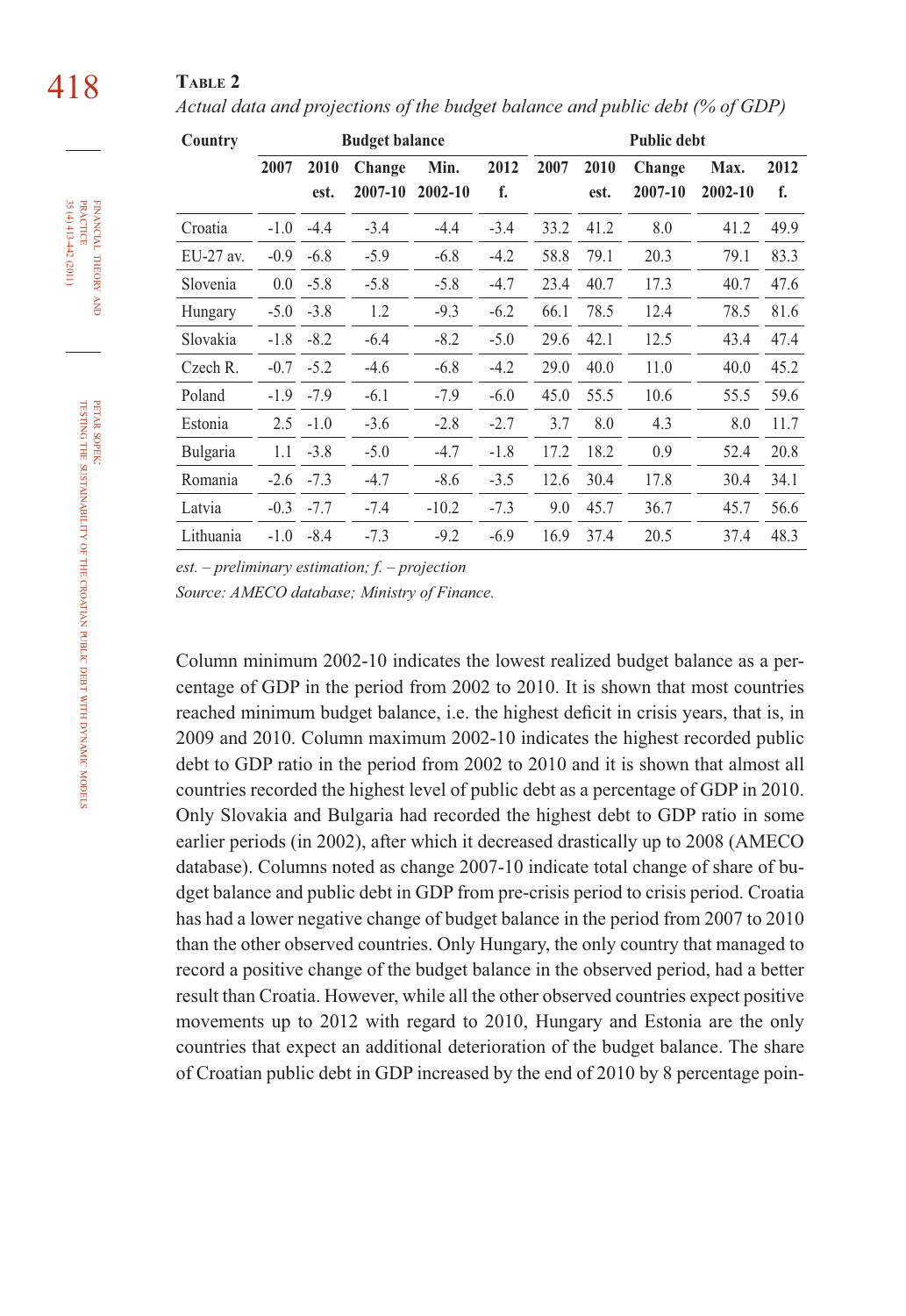$419$  ts<sup>2</sup>. Additional concerns raise a projection that forecasts an increase of the public  $419$ debt to almost 50% of GDP by the end of 2012 in a baseline scenario. According to that indicator in 2010, Croatia is situated roughly in the middle among the observed countries with a lower level of public debt than Hungary and Poland, but a much higher level than Estonia and Bulgaria.

According to the Stability and Growth Pact (SGP), which relates to all EU member states, there are two fiscal criteria prescribed that these countries definitely must comply with. These are deficit below the limit of 3% of GDP and ratio of public debt to GDP of below 60%. In the event of the violation of one of these two criteria, the Excessive Deficit Procedure (EDP), which defines guidelines and deadlines for the gradual stabilization of public finance (Eur-Lex, 2008a; 2008b), will be initiated. If some country faced deficits even before the crisis, it is almost certain that it will not be able to hold the level of deficit below the limit of  $3\%$  of GDP in times of crisis. This is exactly what happened to almost all EU-27 member states in the current financial crisis, only Estonia and Sweden being exempted from EDP (European Commission, 2011).

During the global financial crisis, most countries recorded a considerable rise in the public debt to GDP ratio. IMF (2010) represents the level of public debt with probability density function by analyzing the debt level in 41 emerging markets in 2007 and 2010, which gives a clear comparable picture of debt movements in different years. Figure 1 shows probability density function of public debt to GDP ratio in 2007, 2010 and 2012 estimated on actual data and projections for 32 countries in the AMECO database (European Commission, 2010).

Probability density function from the figure is estimated by a non-parametric kernel method with chosen normal (Gauss) kernel function and with limitation of non-negativity of the public debt<sup>3</sup>. Data include 32 European countries from the AMECO database, all EU-27 member states, four acceding countries (Turkey, Croatia, Macedonia and Iceland) and Norway. It is shown that the average share of public debt in GDP rose from 42.3% in 2007 to an estimated 59.5% in 2010 and an additional increase of the public debt to 64.3% of GDP in 2012 is expected. Similar conclusion can be drawn from a probability density function constructed from the IMF data (IMF, 2010), which shows an obvious and worrying trend of public debt increase in crisis periods.

<sup>2</sup> According to the Budget Act (Zakon o proračunu, NN 87/08), public debt or the debt of the public sector from 1 January 2009 comprises the debt of general government, which no longer includes the so-called contingent debt in the form of financial and performance guarantees issued, and the debt of Croatian Bank for Reconstruction and Development (HBOR). Transactions of Croatian Motorways (HAC) were also been excluded from general government with the budget rebalance for 2008, as a result of the harmonization with the European statistical methodology ESA 95, and are categorized in a subsector of public non-financial enterprises. Therefore, HAC transactions are no longer recorded within the general government sector.

<sup>&</sup>lt;sup>3</sup> For technical details of the kernel method see Silverman (1986).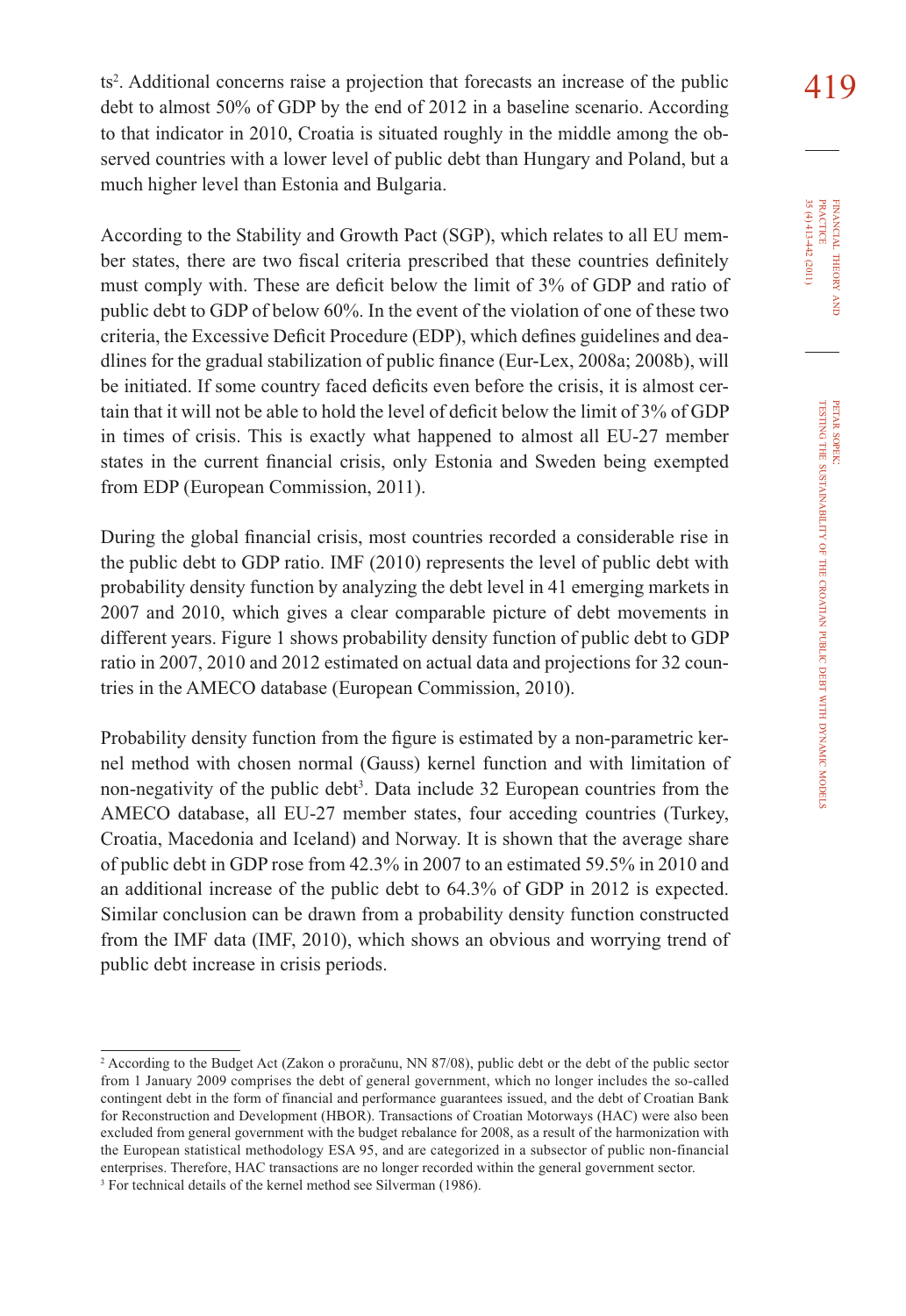## **FIGURE 1**  *Probability density function of public debt in 2007, 2010 and 2012 (% of GDP)*



*Source: AMECO database; author's calculation.*

A high level of public debt has several adverse long-term economic consequences like the increase of long-term interest rates (Baldacci and Kumar, 2010), future distortionary taxation and the impossibility of monetary policy independence (Piergallini and Rodano, 2009). Also, high debt may limit space for countercyclical fiscal policies, which can result in higher volatility and lower growth, and can also increase vulnerability to crises (IMF, 2010). Kumar and Woo (2010) showed by an econometric analysis that higher initial public debt level is related to lower subsequent economic growth. On average, a 10 percentage points increase in the initial debt to GDP ratio is associated with a slowdown in annual real per capita GDP growth of around 0.2 percentage points per year, with the impact being somewhat smaller in advanced economies. The authors (Kumar and Woo, 2010) also stressed that there is some evidence of nonlinearity of this relationship, implying that higher levels of initial debt have a proportionately larger negative effect on subsequent growth.

#### **3 PROJECTIONS OF THE CROATIAN PRIMARY BUDGET BALANCE**

In analytical overviews of the public debt stock, it is often possible to observe a simple equation describing debt level with public debt stock at the end of previous year, realized deficit and stock-flow adjustment that comprises all other flows (see for instance Hagen and Wolff, 2004 or Campos, Jaimovich and Panizza, 2006). This can be shown with the following expression:

$$
D_t = D_{t-1} - (B_t^p - K_t) + S_t \tag{1}
$$

PRACTICE

**PRACTICE** 

420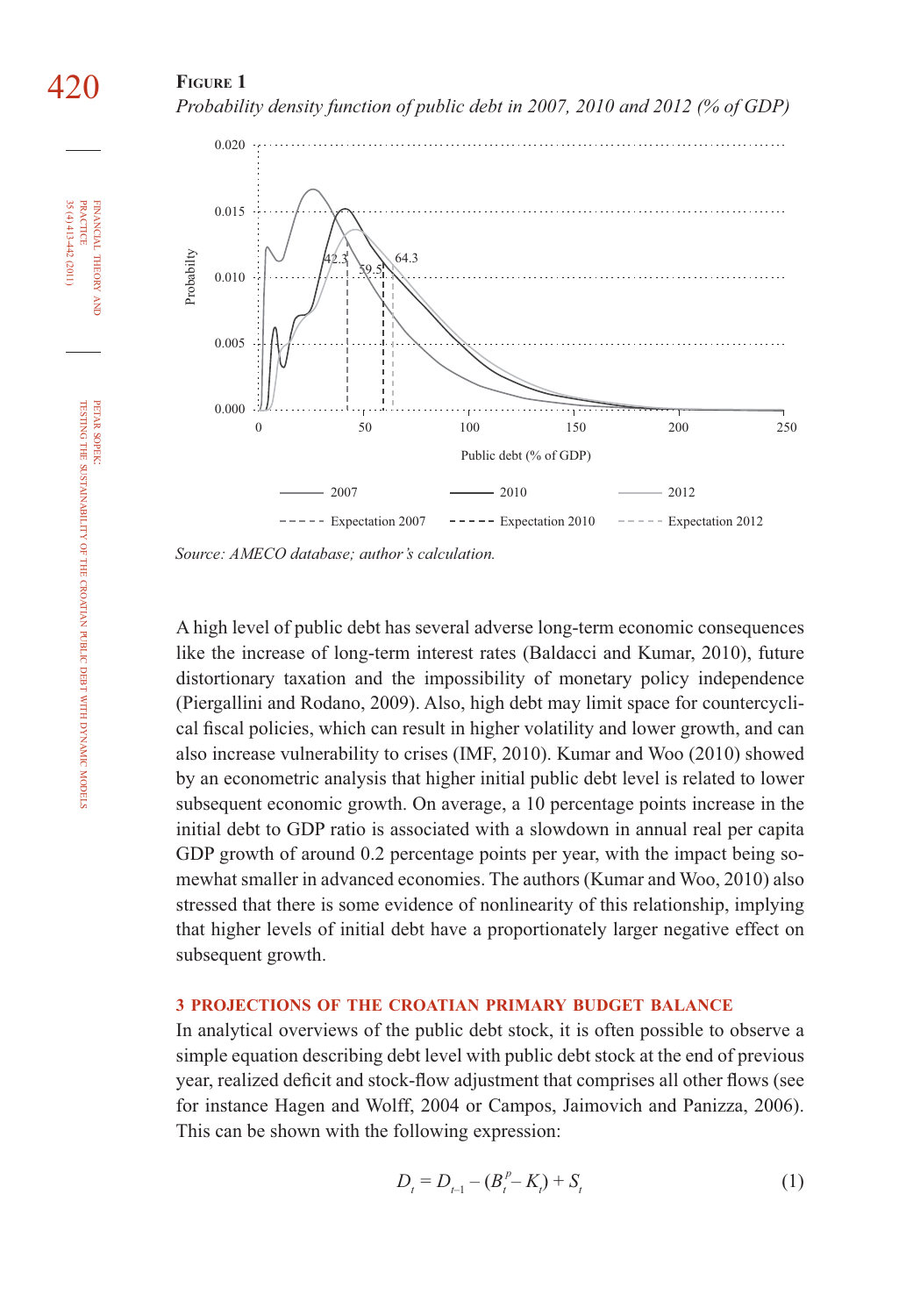where  $D_t$  denotes nominal debt stock at the end of year *t*,  $B_t^p$  realized primary bu-<br>deat belance K, the empount of interest expense, and S, stock flow ediverses in dget balance,  $K<sub>t</sub>$  the amount of interest expense, and  $S<sub>t</sub>$  stock-flow adjustment in year *t*. For our analytical purposes, we need a relevant share in GDP of specific variables, so it is necessary to transform the equation (1), which is shown with the following expression:

$$
d_{t} = \frac{d}{1 + g_{t}^{N}} \cdot d_{t-1} - (b_{t}^{P} - k_{t}) + s_{t}
$$
 (2)

where  $d_i$  denotes the share of public debt in GDP at the end of year  $t$ ,  $g_i^N$  nominal GDP growth rate,  $b_t^p$  primary budget balance of the general government,  $k_t$  share of interest expense on the outstanding public debt, and  $s_t$  stock-flow adjustment as a percentage of the GDP in year *t*.

The basic aim of this part of the paper is to construct projections of the Croatian primary budget balance, after which we will model the effect of other measurable variables from the equation (2) in the next part of the paper. For the purpose of projections of Croatian primary balance movements, as well as the other key variables, we define three scenarios: baseline, optimistic and pessimistic<sup>4</sup>. Since we decided to choose three different scenarios, we assume that there is no need for the estimation of confidence intervals, for any deviations from the baseline scenario will be covered by the optimistic and pessimistic scenarios.

If there is a new crisis wave, it is very probable that the weakened economy will record new downfalls, so we may assume that the Croatian primary balance will change its trend again. In other words, the less likely and extremely unfavourable pessimistic scenario up to 2015 can be described with the same function as in Sopek (2009), which is shown with the following equation:

$$
f_{\text{pes}}(t) = f(t) = -0.5726 - 1.2824(t - 2008.5) - 0.1364(t - 2008.5)^{2} + 0.0923(t - 2008.5)^{3} + 0.0104(t - 2008.5)^{4} - 0.003(t - 2008.5)^{5}
$$
 (3)

where *t*∈ [2006, 2015] denotes the time mark in years and *f(t)* function of movements of primary budget balance in crisis and post-crisis periods. Function (3) is a polynomial of the fifth degree obtained by a regression analysis based on historical experiences of the effect of crisis in EU-12 member states and afterwards adjusted to Croatian data<sup>5</sup>. Since the observed function changes the trend from rise to fall after 2013, it can be useful in this form only as a formulation of a pessimistic scenario.

<sup>4</sup> Baseline scenario actually means baseline medium-term projection, i.e. the movements of variables expected in expected economic conditions. On the other hand, optimistic and pessimistic scenarios mean equivalent movements in favourable, i.e. adverse economic conditions.

<sup>&</sup>lt;sup>5</sup> The method of projection of the primary budget balance in Sopek (2009) is mainly founded on statistical estimates, since the author considers most macroeconomic variables as exogenous. It also has to be mentioned that in this projection the considered function is chosen exclusively in order to satisfy local characteristics, i.e. theoretical assumptions on the movements of primary balance are satisfied up to 2013, which was the considered time frame in this paper.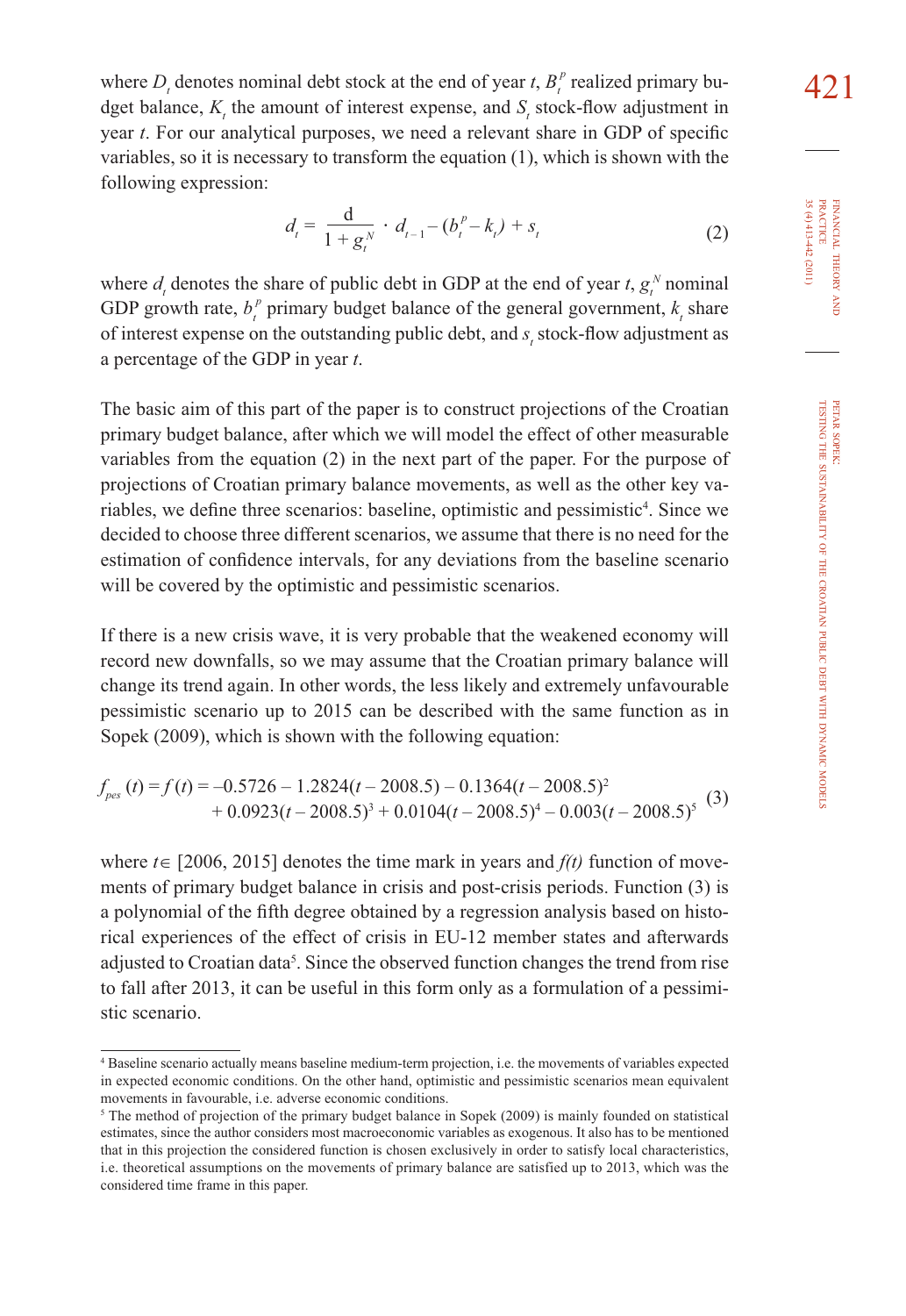422 The baseline scenario is formed with assumption that the impact of crisis will leave long-term consequences on the fiscal system and that it will need several years for the system to stabilize. In other words, economic recovery, and therewith the recovery of the general government primary balance, will be slower than its initial decline upon the global financial crisis. The function of the movements of Croatian primary budget balance in baseline scenario is separated in two parts, from 2010 to 2013 (polynomial of the fifth degree) and from 2013 to 2015 (linear function), which can be expressed with the following equation:

$$
f_{base}(t) = \begin{cases} f(t) & \text{: for } t \in [2006, 2013] \\ f(2013) + f'(2013) & \text{: for } t \in [2013, 2015] \end{cases}
$$
(4)

where  $f'(2013)$  represents derivative of the function  $f(t)$  at the point  $t = 2013$ , and all other marks stay the same as before. The linear function that describes the movements of the primary budget balance in the period 2013-2015 is actually tangent of the function *f* at the point  $t = 2013$ . Such a defined baseline scenario is in accordance with the theoretical findings of the effect of crisis on fiscal balance, which was elaborated in the previous section of this paper.

IMF (2011a) in its medium-term outlook up to 2016 also predicts a gradual decrease of deficit levels (and accordingly primary deficit levels) in most countries. Deficit reduction in advanced economies will slow in 2013 and largely cease in 2014, leaving deficits above pre-crisis levels in several of them. IMF predictions show that most advanced and emerging economies may record deficit levels in 2016 similar to those prior to the crisis. These findings justify the function choice for the movements of the Croatian primary balance in the baseline scenario.

With the assumption that Croatian fiscal policy will show decisiveness and manage to start the economy, we may suppose a more optimistic scenario than the one in baseline projection. In this case, we construct function of the Croatian primary balance movements from 2013 to 2015 as slightly convex function in such a way that in 2015 it reaches same level of function *f* as in 2006, which is its local maximum in the period 2006-13. This will be modeled by adding a quadratic term to the linear trend from the expression (4), which can be expressed with the following formula:

$$
f_{opt}(t) = \begin{cases} f(t) & \text{if } t \in [2006, 2013] \\ f(2013) + f'(2013) & \text{if } t = 2013 + \alpha \cdot (t - 2013)^2 \text{; for } t \in [2013, 2015] \end{cases}
$$
(5)

where  $\alpha = \frac{f(2006) - f(2013)}{(2015 - 2013)^2}$  denotes a coefficient of the translated quadratic term and all other marks stay the same as before. Such a function choice ensures that  $f_{opt}$  in any time period  $t \in [2013, 2015]$  increases faster than the function  $f_{base}$ .

FINANCIAL

35 (4) 413-442 (2011)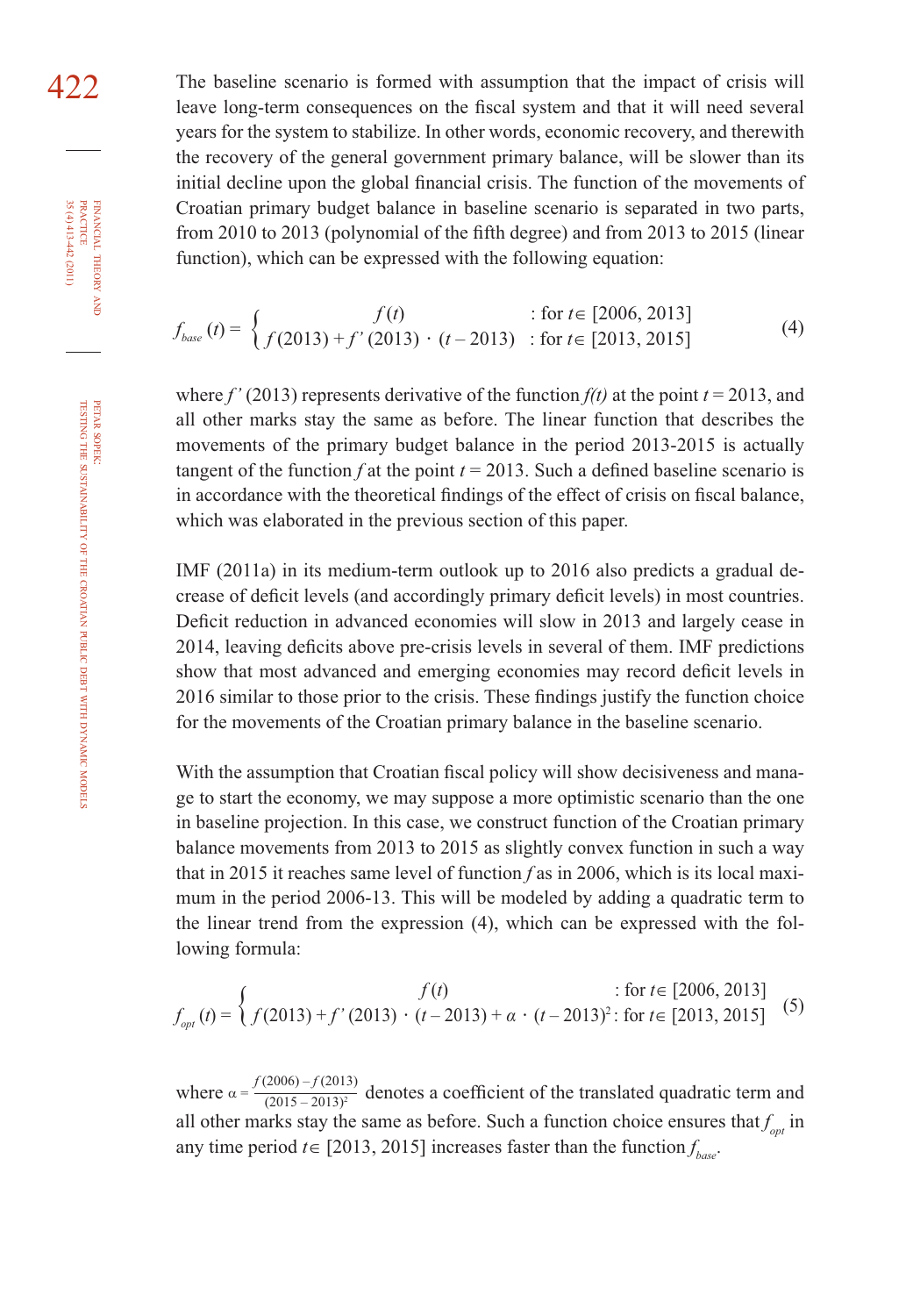It is very important to stress that all three scenarios of the movements of the Croa- $\frac{423}{}$ tian primary budget balance described with the above mentioned functions are technically constructed in such a way as to meet local conditions up to 2015. In case of longer-term projections one should definitely avoid such a method for several already discussed reasons. A graphic preview of the primary balance movements of general government in the period 2006-15 in all three defined scenarios and the actual data in the period 2006-10 are shown in figure 2.

#### **FIGURE 2**

*Projections of the primary budget balance for the period 2006-15 in three different scenarios (% of GDP)*



*Source: Ministry of Finance; author's calculation.*

In the baseline scenario, the primary budget deficit in 2015 will amount to 0.49% of GDP, in the pessimistic scenario it will amount to 5.57% of GDP, while in the optimistic scenario a primary budget surplus of 1.04% of GDP will be produced. The period 2013-15 brings huge uncertainties which will be reflected on the general government budget, since Croatia should become the member of the European Union on the 1<sup>st</sup> of July 2013. Actual data of the all costs of EU accession are not publicly available and the existing research does not give concrete answers. However, the accession process leads to a negative net fiscal impact on general government budget, which varies depending on the degree of harmonization and can amount to up to 3% of GDP in the first years after member status is obtained (Antczak, 2003). Sopek  $(2011)$  in a detailed analysis of financial flows estimates the short-term effect of EU accession on Croatian budget of -0.15% of GDP. In the pessimistic scenario, the negative effect on the Croatian budget will be as much as -1.24% of GDP, while in the optimistic scenario the effect is positive and amounts to 1.07% of GDP. These results justify deviations of three defined projections of the Croatian primary budget balance movements.

35 (4) 413-442 (2011) **PRACTICE** PRACTICE FINANCIAL 35 (4) 413-442 (2011) FINANCIAL THEORY THEORY AND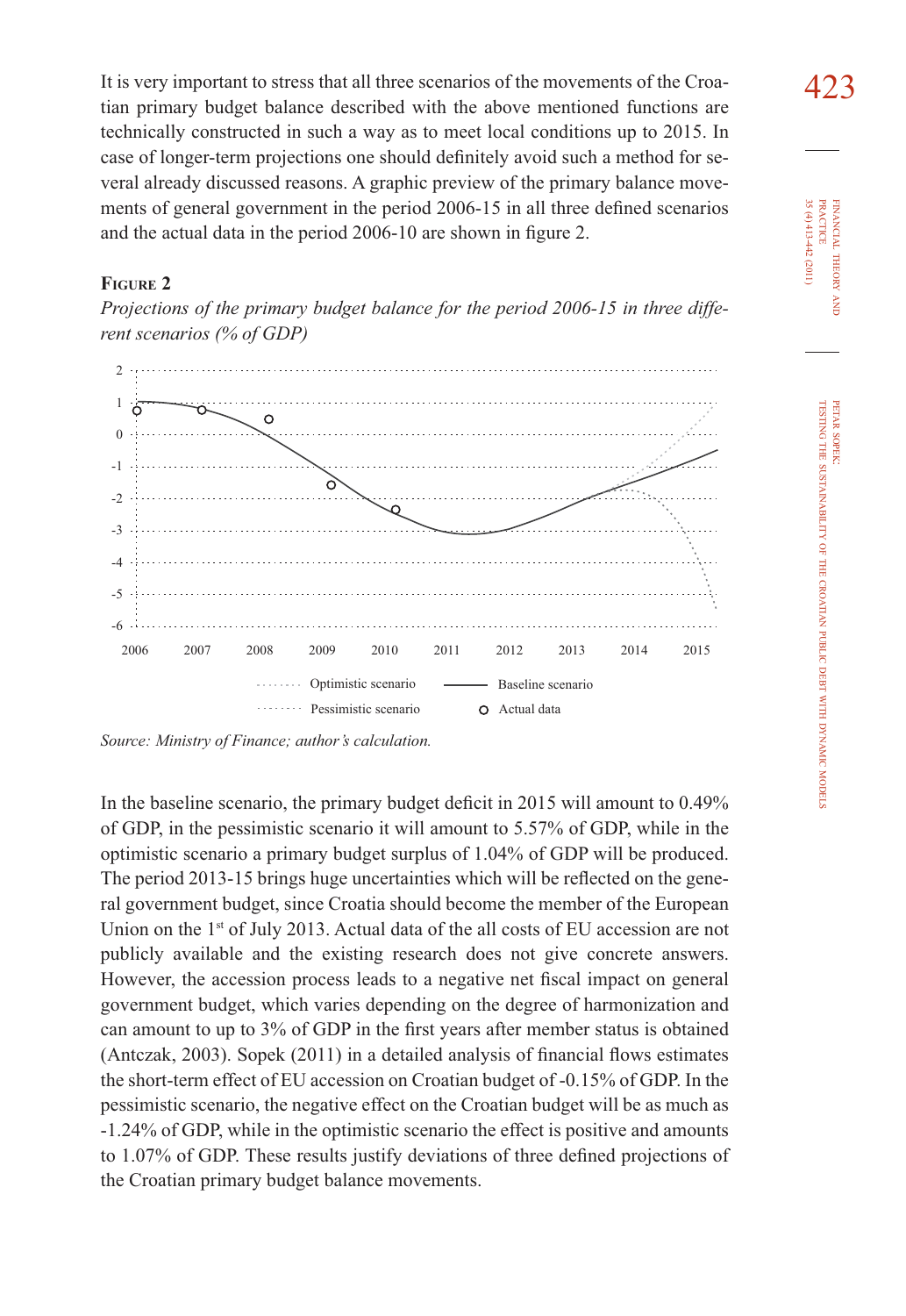## 424 **<sup>4</sup> SOURCES OF PUBLIC DEBT CHANGES**

A decrease in a primary budget balance directly affects changes of public sector debt. Nevertheless, for the country's indebtedness, except primary deficit there are other economic indicators that may directly or indirectly influence changes in the debt. One of the most important is definitely the gross domestic product (GDP) of observed country, i.e. its annual change, since GDP growth acts like an automatic stabilizer of the share of public debt in GDP, which can be clearly seen from equation (2). Aizenman and Jinjarak (2011) stated that the higher projected growth rate implies that the flow costs of public debt are lower, increasing their fiscal space. Besides GDP, interest rates on public debt stock and exchange rate changes, activation of government liabilities etc. may also have an important role in public debt movements.

For modeling GDP growth we will use a simple formula that dynamically projects real GDP growth based on the historical average and that produced in the previous year, which can be expressed with the following formula:

$$
g_t = k \cdot g_{t-1} + (1 - k) \cdot \bar{g} \tag{6}
$$

where  $g_t$  denotes real GDP growth in the year  $t$ ,  $\bar{g}$  average GDP growth in the observed period, and *k*∈ [0, 1] the weighted factor of the importance of real GDP growth recorded in the previous year with regard to the historical average. The higher this weighted factor is (i.e. closer to 1), the bigger attention is dedicated to realized GDP growth in the previous year. For the average annual GDP growth rate we will use the average of the period of stable GDP growth from 2002 to 2007, amounting to 4.5% (CBS, 2011a). A question arises as to how to choose the optimal weighted factor. Figure 3 shows projections of the real GDP growth rate in seven different variations of the choice of weighted factor.

As in primary budget balance projections, for GDP projections we will also use three different scenarios. A weighted factor of 0.6 best matches the real GDP growth in baseline scenario and is compliant with actual estimations of the GDP growth for 2011 at the moment of writing this paper, which predicts real GDP growth between 1 and 1.3 percent (see for instance CNB, 2011a and EIZ, 2011), while in 2012 it should amount to approximately 2.4 percent (EIZ, 2011). The pessimistic scenario can be imagined as gradual, but extremely slow economy recovery, in which the major part of real GDP movements is determined by last year's realized GDP, which would correspond to a weighted factor of 0.8. The optimistic scenario assumes a relatively fast economy recovery, which will be described by a weighted factor of 0.4. Such a choice of weighted factors is nearly equal to deviations from the baseline scenario for two standard deviations of the period 2000-07 (CBS, 2011), which actually makes sense taking into account the relatively low probability of individual shocks higher than two standard deviations for real GDP growth, interest rates or GDP deflator estimated between 0 and

35 (4) 413-442 (2011)

FINANCIAL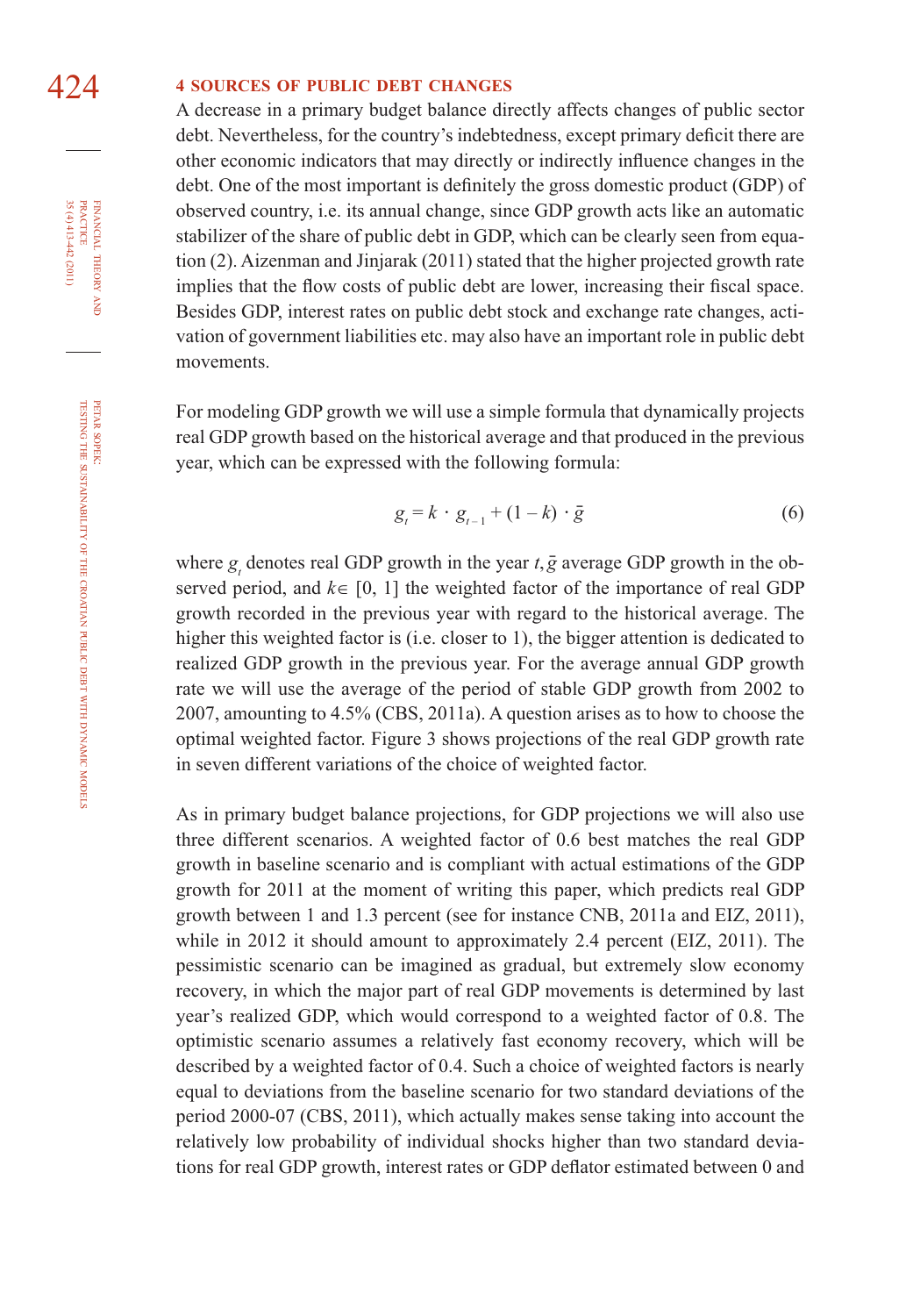3 percent (IMF, 2002). For projections of the nominal GDP growth, it is necessary to correct real GDP growth by the inflation rate. The Institute of Economics from Zagreb (2011) predicts an inflation rate of  $2.7\%$  in 2011 and  $2.9\%$  in 2012. For further projections we assume a stable inflation rate in the whole period from 2013 to 2015 of 3% annually, which corresponds to the average inflation rate of the period 2000-10 measured by consumer price index (CBS, 2011b).

## **FIGURE 3**

*Projections of the real GDP growth for the period 2010-15 in addition to weighted factor choice*



*Source: Author's calculation.*

For the movements of interest rates on public debt we will use historical data of the period 2002-10, shown in the table 3.

#### **TABLE 3**

*Interest expense and nominal interest rates on public debt*

|                         | 2002 |     |         |     | 2003 2004 2005 2006 2007 2008 2009 2010 |     |     |     | Average<br>$2002 - 10$ |
|-------------------------|------|-----|---------|-----|-----------------------------------------|-----|-----|-----|------------------------|
| Interest                |      |     |         |     |                                         |     |     |     |                        |
| expense                 | 1.8  | 1.8 | 1.8 1.9 | 1.9 | 1.8                                     | 1.5 | 1.7 | 2.0 | 1.8                    |
| $(\%$ of GDP)           |      |     |         |     |                                         |     |     |     |                        |
| Nominal                 |      |     |         |     |                                         |     |     |     |                        |
| interest rate           | 5.6  |     |         |     | 5.6 5.4 5.5 5.4 5.4                     | 4.8 | 5.6 | 5.6 | 5.4                    |
| $\frac{6}{6}$ annually) |      |     |         |     |                                         |     |     |     |                        |

*Source: Ministry of Finance; author's calculation.*

PRACTICE<br>35 (4) 413-442 (2011) PRACTICE FINANCIAL THEORY FINANCIAL 35 (4) 413-442 (2011) THEORY AND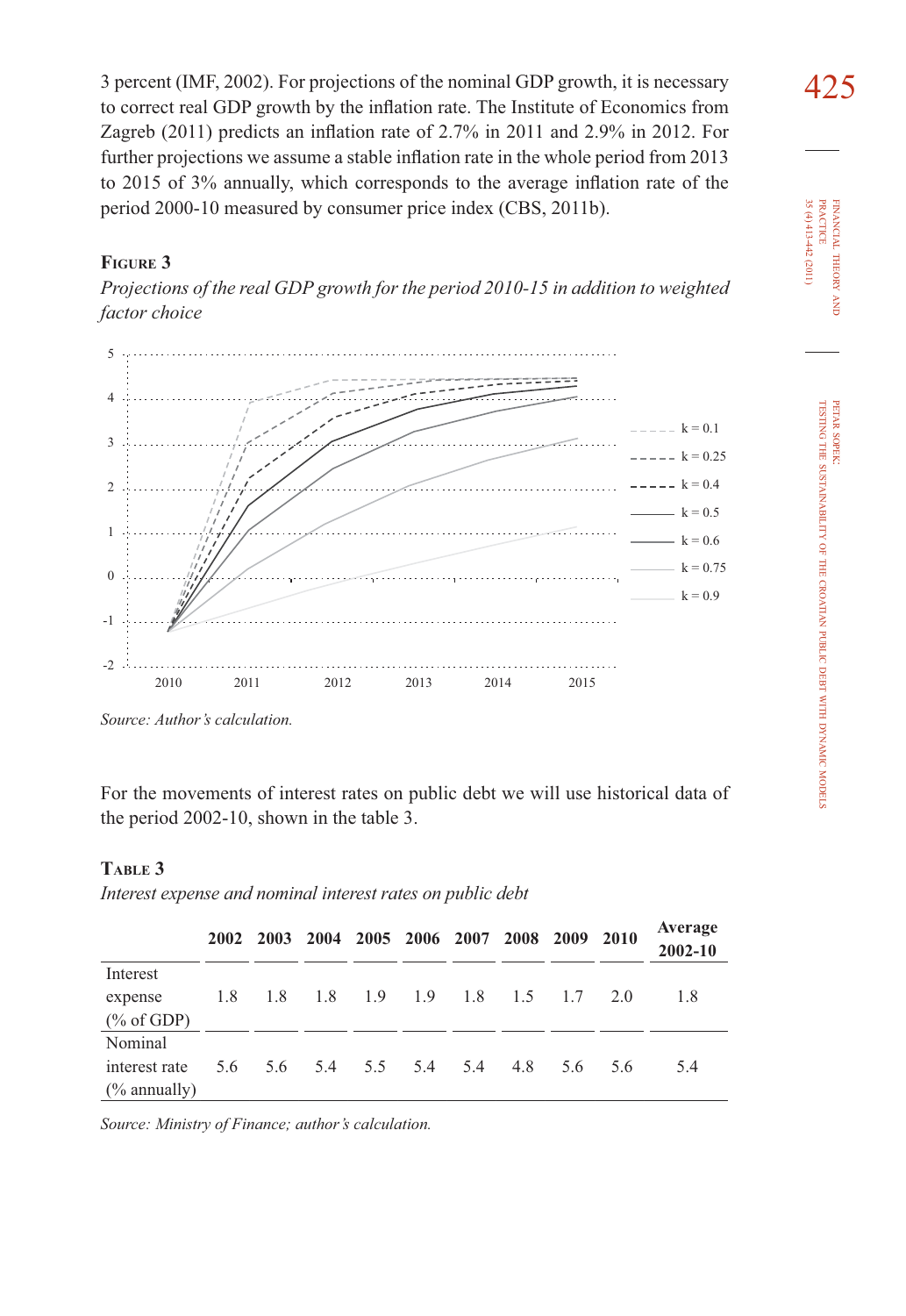426 Average nominal interest rates on public debt are calculated as a nominal amount of interest expense on the consolidated general government level in some year and divided by the public debt stock of the general government at the end of previous year. Average nominal interest rate on public debt in the period 2002-10 amounts to 5.4% and has recorded an increase from 4.8% in 2008 to 5.6% annually in 2010. For the movements of nominal interest rates up to 2015 we may assume a slight linear increase to 6% in the baseline scenario, a bit sharper increase to 7.5% in the pessimistic scenario and a decrease to 4.5% in the optimistic scenario. A good argument for baseline scenario so defined, with a higher average interest rate than recorded in 2010, is that the last 3 bonds issued in 2010, i.e. Series 13 (D-20), Series 14 (D-20) and Series 15 (D-17), were issued with interest rates from 6.25%- 6.75% (Ministry of Finance, 2010), which is over 1 percentage point higher than the average of period 2002-10. From familiar nominal interest rates (label  $i<sub>i</sub>$ ), the share of interest expense in GDP can be easily calculated, which is shown with the following expression:

$$
k_{t} = \frac{i_{t}}{1 + g_{t}^{N}} \cdot d_{t-1}
$$
 (7)

Sopek (2009) finds a correlation between the variables Croatian primary deficit and stock-flow adjustment (SFA) and emphasizes that in years in which primary deficit has been recorded, stock-flow adjustment has been mainly positive and vice versa. Stock-flow adjustment depends on many exogenous variables, mainly connected to market trends. Therefore in hard times, apart from negative budget balances being recorded, more government liabilities may be activated (e.g. guarantees), domestic currency is more likely to depreciate, the state is forced to recapitalize firms in trouble, etc. Such conditions lead to a rise in stock-flow adjustment and accordingly to an increase in public debt. Theoretically, this indicator should tend to be cancelled over time, while if the opposite is true, this may indicate constant inappropriate recording of budgetary operations and can lead large ex-post upward revisions of deficit levels (Hagen and Wolff, 2004).

In this paper we will use similar method of stock-flow adjustment projections as in Sopek (2009), but it will be modeled in relation to budget balance, instead of primary budget balance. However, the analysis based on which we build our assumptions contains a time series of only 9 years, which may be considered insufficient for performing quality analysis and it is not quite clear if these results may be considered confident and applicable or just a random outcome. Furthermore, in 2008 Croatian Motorways (HAC) was excluded from general government, as a result of the harmonization with the ESA 95 methodology, so there is a small inconsistency in the observed time series. Scatter plot of the Croatian budget balance and stock-flow adjustment with estimated regression line and 95% confidence intervals are shown on a figure 4.

FINANCIAL

35 (4) 413-442 (2011)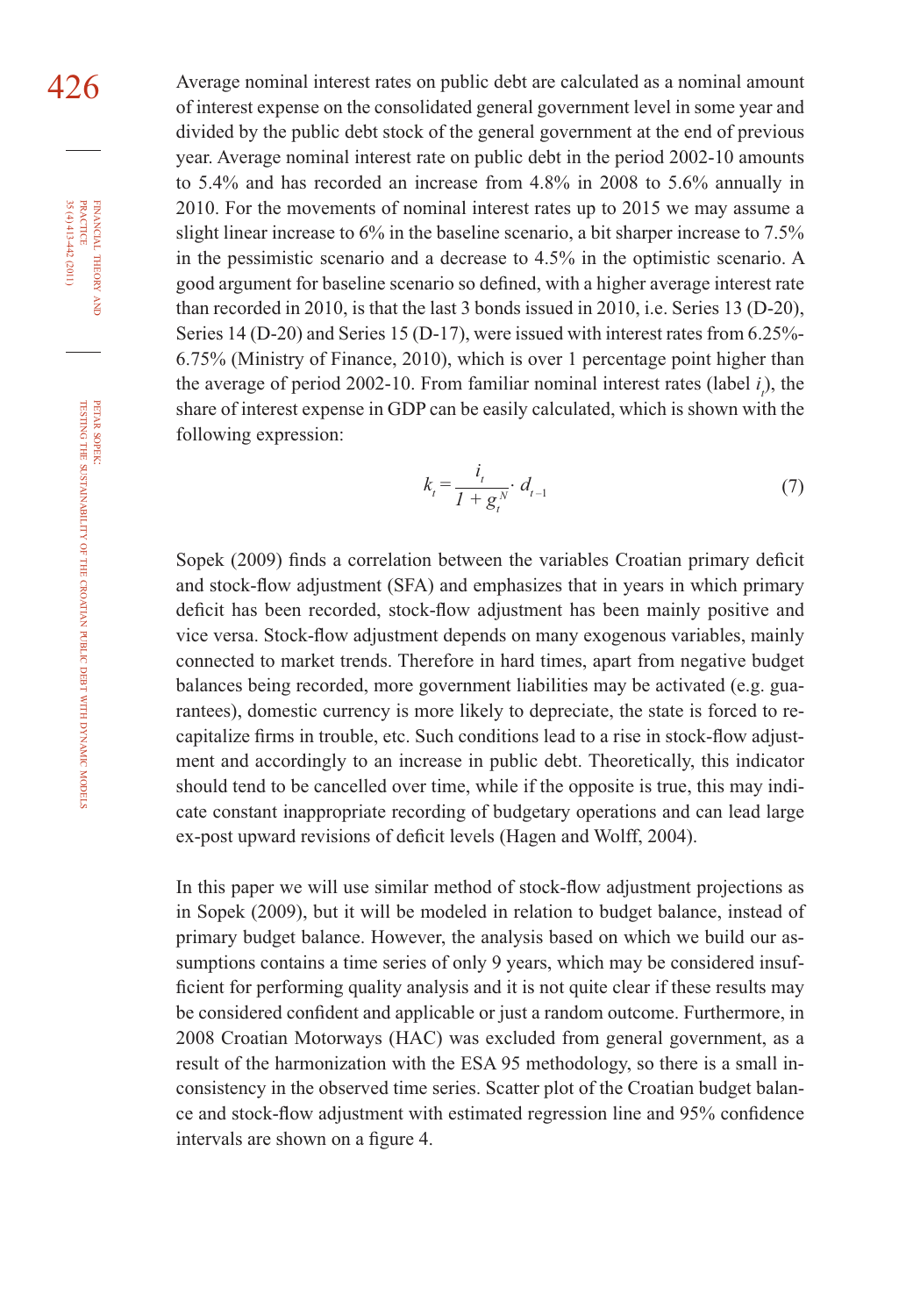427 **FIGURE 4**  *Scatter plot of the Croatian defi cit and stock-fl ow adjustment and regression line*  with 95% confidence intervals



*Source: Author's calculation.*

Linear regression model shows a relatively satisfactory fit measured by determination coefficient ( $R^2$  statistics) of 72% and adjusted determination coefficient of 68%. For the purpose of baseline scenario we will observe a variant of stock-flow adjustment, which will be modeled by the estimated regression line expressed from historical data of the period 2002-10. This regression line can be expressed with a following formula:

$$
s_t = -0.95 \cdot b_t - 2.14 \tag{8}
$$

We can model optimistic and pessimistic scenario with lines that correspond to boundaries of 95% confidence intervals, which is actually just a vertical shift of the equation (8) by 1.51 downwards in the optimistic scenario, or upwards in the pessimistic scenario.

From figure 4 it is easy to note a strong negative correlation of Croatian budget balance and stock-flow adjustment in the period 2002-10. However, we are interested if a similar relation can be perceived among data of some other countries. Figure 5 shows a scatter plot of budget balance and stock-flow adjustment (% of GDP) for EU-10 member states for the period 2002-10.

FINANCIAL

FINANCIAL THEORY

35 (4) 413-442 (2011) PRACTICE

 $35(4)413-442(2011)$ **PRACTICE** 

THEORY AND

PETAR SOPEK: TESTING THE

SUSTAINABILITY

OF THE

CROATIAN

PUBLIC DEBT WITH DYNAMIC

MODELS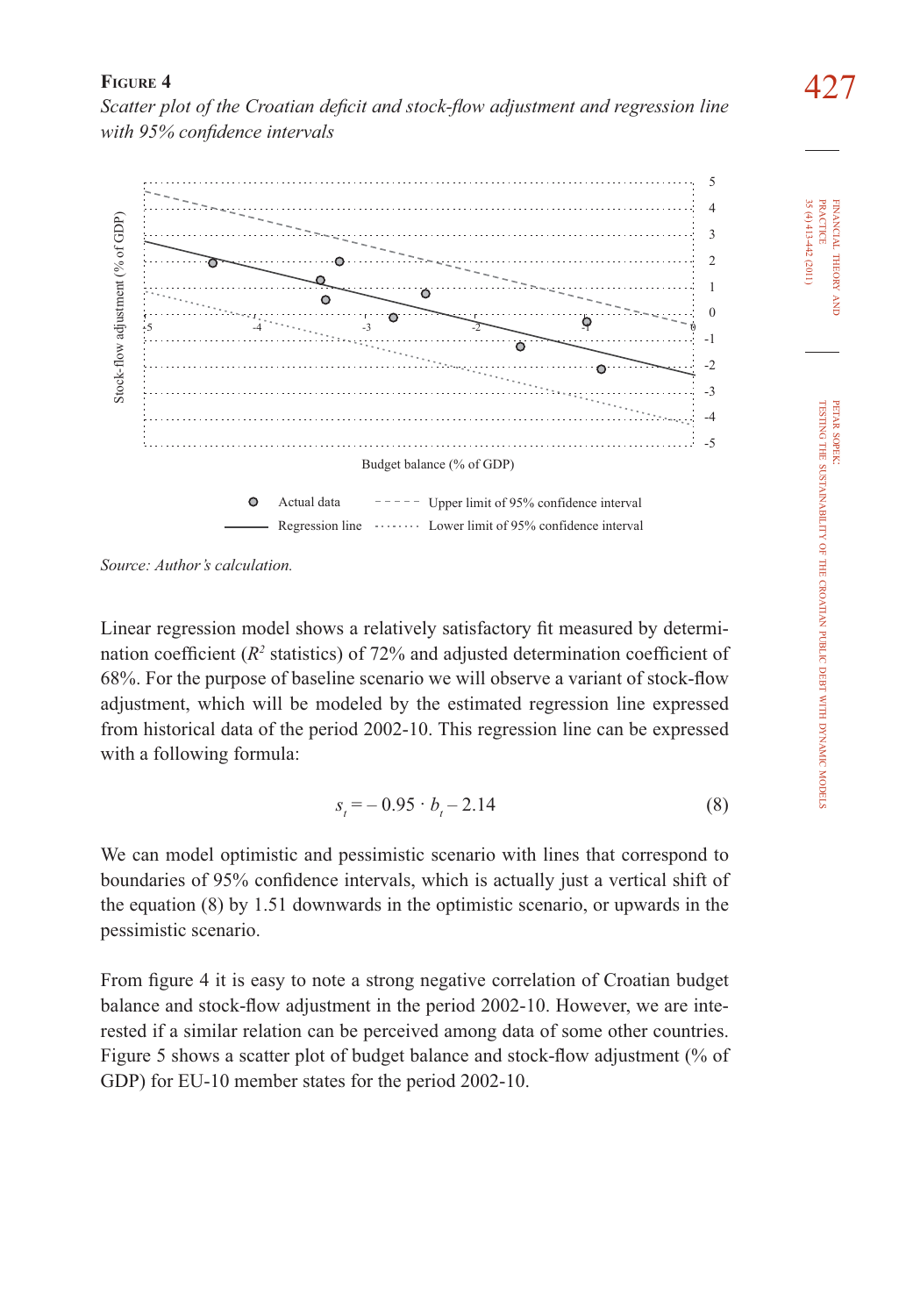# 428 **FIGURE 5**

Scatter plot of budget balance and stock-flow adjustment for EU-10 member sta*tes for the period 2002-10 (% of GDP)*



*Source: AMECO database; author's calculation.*

It is obvious that a similar relation of budget balance and stock-flow adjustment cannot be noticed in new EU member states data, where the slope of a line has an opposite sign from the slope of the regression line estimated from Croatian data. Besides that, the associated linear regression model shows extremely unsatisfactory model fit of just 1.3%, measured by the determination coefficient.

Since the relation of budget balance and stock-flow adjustment identified in Croatian data cannot be noticed in EU-10 member states data, the given results should be observed and interpreted with caution. Therefore, as well as testing the sustainability of public debt with the model that includes stock-flow adjustment, we will use the well known dynamic model (see for instance IMF, 2003b; Babić et al., 2003), which decomposes annual public debt changes to four basic debt-creating flows, and these are: (1) primary budget balance; (2) automatic debt dynamics;  $(3)$  other identified flows;  $(4)$  residual (unidentified flows).

Automatic debt dynamics explain debt changes that happen outside the fiscal sphere, i.e. changes of real interest rate, real GDP growth and nominal exchange rate. According to IMF (2003b), total automatic debt dynamics in year *t* can be described with the following expression:

FINANCIAL

35 (4) 413-442 (2011) PRACTICE

35 (4) 413-442 (2011) **PRACTICE** FINANCIAL THEORY

THEORY AND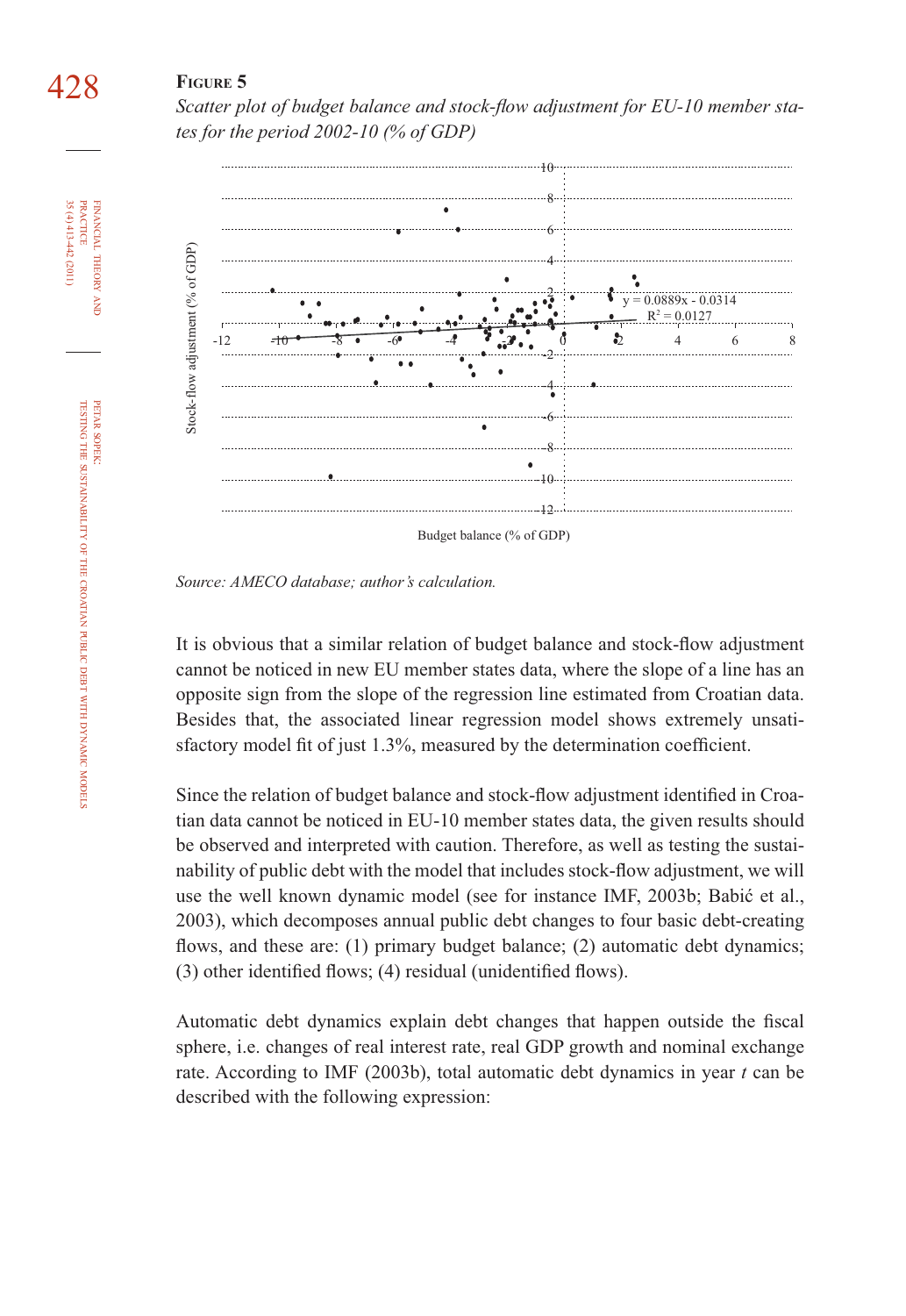$$
a_{t} = \frac{r_{t} - \pi_{t} (1 + g_{t}) - g_{t} + (1 + r_{t}) \alpha_{t-1} \varepsilon_{t}}{(1 + g_{t}) (1 + \pi_{t})} \cdot d_{t-1}
$$
\n
$$
= \frac{r_{t} - \pi_{t} (1 + g_{t})}{(1 + g_{t}) (1 + \pi_{t})} \cdot d_{t-1} + \frac{-g_{t}}{(1 + g_{t}) (1 + \pi_{t})} \cdot d_{t-1}
$$
\n
$$
+ \frac{(1 + r_{t})}{(1 + g_{t}) (1 + \pi_{t})} \cdot \alpha_{t-1} \cdot \varepsilon_{t} \cdot d_{t-1}
$$
\n(9)

where  $\alpha$  denotes share of public debt in foreign currency,  $\varepsilon$  nominal exchange rate change, *r* real interest rate, *g* real GDP growth,  $\pi$  annual inflation rate, and *d*, the same as before, debt stock at the end of observed period. First addend in formula (9) denotes contribution of the real interest rate, the second one contribution of real GDP growth and the last one the contribution of the exchange rate change to the increase in the debt.

Other identified flows comprise privatization receipts and recognized implicit and explicit contingent liabilities of the government, which consist of different contingent, i.e. potential liabilities that contribute to public debt increase upon activation, i.e. if a particular event occurs. Explicit contingent liabilities comprise different state guarantees recognized by law or contract, such as: guarantees for non-sovereign borrowings and obligations issued to sub-national governments and public and private sector entities; umbrella state guarantees for various types of loans (such as for mortgages, students studying agriculture, and small businesses); state guarantees (for trade and the exchange rate borrowing by a foreign sovereign state, private investments); state insurance schemes (for deposits, minimum returns from private pension funds, crops, floods, war risk), etc. Implicit contingent liabilities are a "moral" obligation of the government that mainly reflects public expectations and pressures by some interest groups. These liabilities include: default of a sub-national government and public or private entity on nonguaranteed debt and other liabilities; cleanup of the liabilities of privatized entities; bank failure (beyond state insurance); investment failure of a nonguaranteed pension fund, employment fund, or social security fund (social protection of small investors); default of the central bank on its obligations (foreign exchange contracts, currency defense, balance of payments stability); bailouts following a reversal in private capital flows; residual environmental damage, disaster relief, military financing, etc. (Polackova, 1998).

If the debt change cannot be explained with these variables, there must be some unidentified flows (residual) present. These are debt-creating flows that can be considered statistical errors or mistakes in the debt and debt-creating flows accounts. This flow is particularly of our interest, since it shows the real quality of the model, which we rely on.

According to IMF (2003b) the change of public debt in this dynamic model can be described with the following equation:

$$
d_{t} - d_{t-1} = -b_{t}^{p+1} a_{t} + (-r_{t}^{priv} + l_{t}) + \varepsilon_{t}
$$
 (10)

FINANCIAL

PRACTICE<br>35 (4) 413-442 (2011)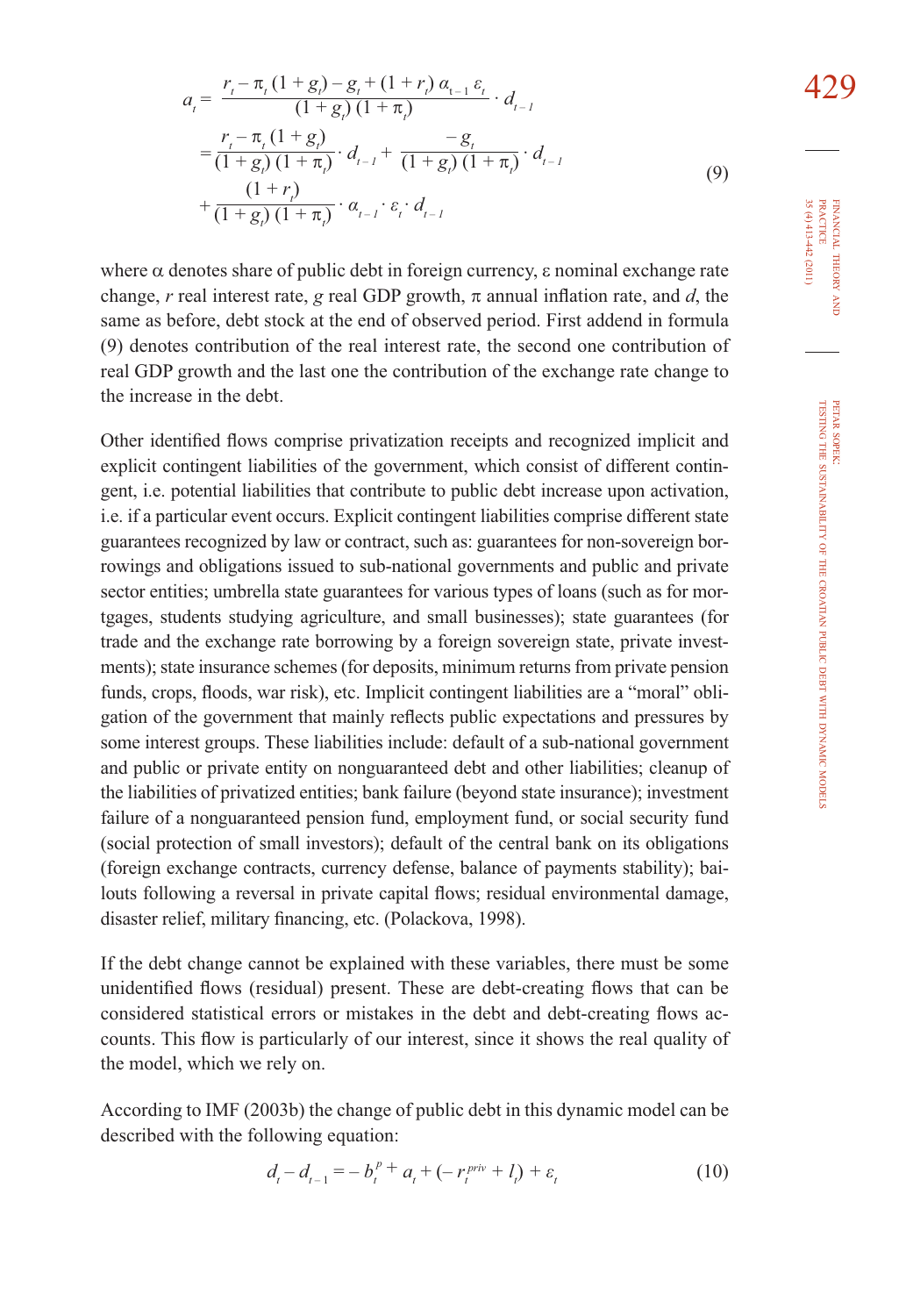denotes public debt,  $b_t^p$  primary budget balance,  $a_t$  automatic debt dynamics expressed from formula (9),  $r_i^{priv}$  privatization receipts,  $l_i$  recognized implicit and explicit contingent liabilities of the government and  $\varepsilon$ <sub>t</sub> unidentified flows (residual) in a specific moment of time  $t$ , where all variables are expressed as shares in GDP.

Values of all projected variables in baseline scenario are shown in table 5 in the next part of the paper. Expected projections of the primary budget balance, real GDP growth, inflation rate and nominal interest rate are taken from the previously defined baseline scenarios. For projections of implicit and explicit contingent liabilities of the government and privatization receipts, we will use IMF (2011b) projections.

In a press release of the Croatian National Bank (2011b) it is stated that given the high level of euroization and large dependence of the Croatian economy on imports, the maintenance of the stability of the exchange rate of the kuna against the euro ( $HRK/\epsilon$ ) is essential both for the maintenance of price stability and the stability of the domestic banking system. In the same press release it is stressed that the monetary and exchange rate policies will remain the same, which is exactly the type of policies that, in the given circumstances, can ensure price and financial system stability (CNB, 2011b). From everything mentioned we may assume a stabile HRK/ $\epsilon$  exchange rate in the baseline scenario, so the effect of the exchange rate on public debt change will be negligible.

According to the Ministry of Finance of the Republic of Croatia (2011b), the share of public debt denominated in foreign currencies at 30 September 2010 amounted to 70.7% and we assume an identical share in this analysis at 31 December 2010. On the other hand, in baseline projection for the period 2011-15 we assume linear decline of this share to 50% in 2015. The reason for this assumption may be found in Public Debt Management Strategy for the period 2011-13 (Ministry of Finance, 2011b) in which is predicted the elimination of a part of the currency risk by introducing hedging instruments (currency swaps), i.e. by substituting the majority of the USD-denominated debt by the debt in euro. It has to be noted that risks connected to currency risk (primarily with the part denominated in euro) can be partially mitigated by a systematic promotion and development of a domestic reference yield curve, while in the longer term it can be neutralized by the country's joining the European Monetary Union (EMU), i.e. by accepting the euro as a national currency. However, although the accession of Croatia to the EU is expected by the end of the observed time period in this analysis, we assume that Croatia will not become the member of the EMU up to 2015 and therefore it will not eliminate currency risk.

All that is left is the assumption on residual deviations, which we consider to be probably equal to zero in the baseline scenario in the whole time period. This actually means that, except for the already mentioned flows, we do not expect any effect on the change of public debt due to some possible flows that are not included in this model.

PETAR

FINANCIAL

35 (4) 413-442 (2011)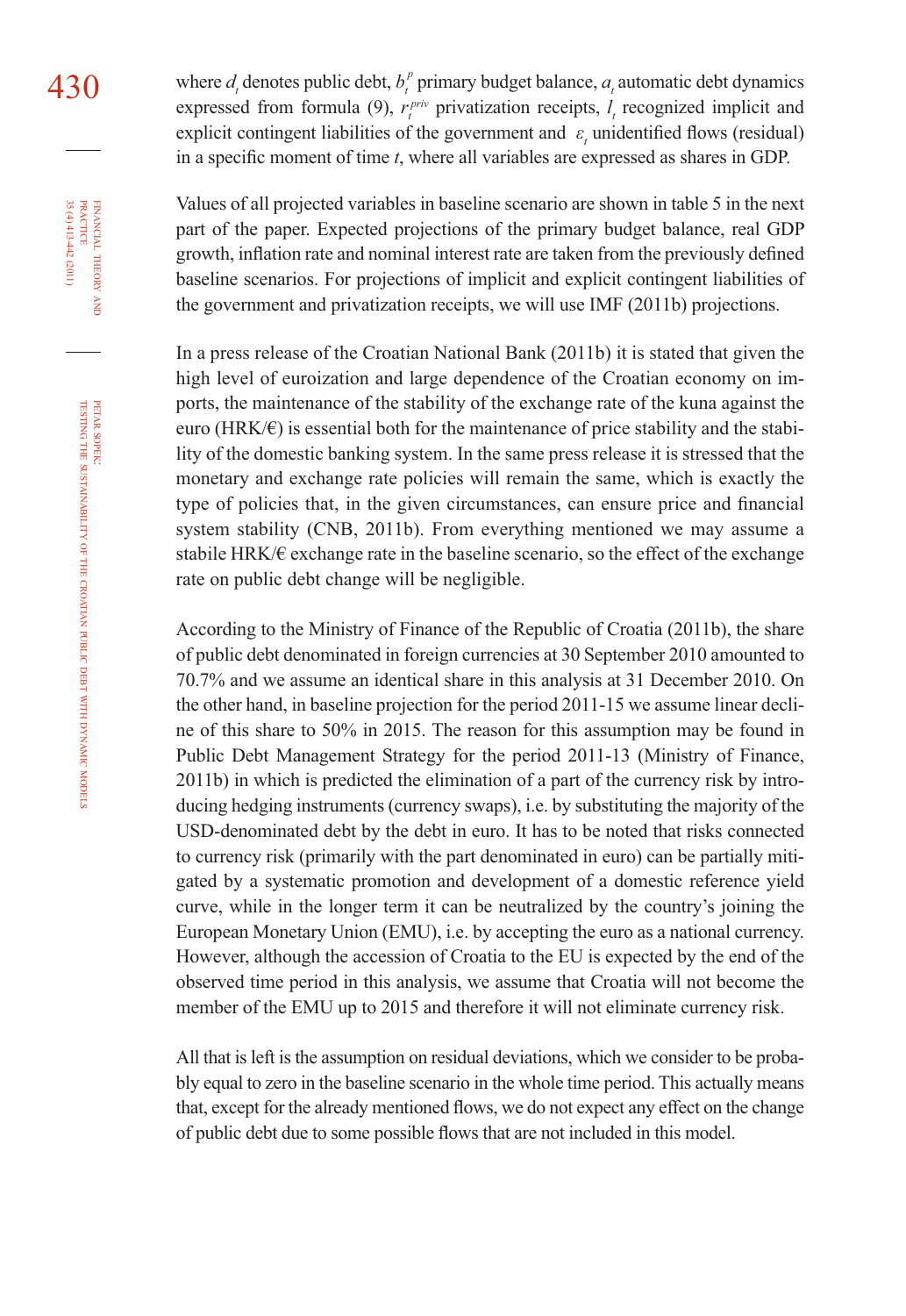# **5 TESTING THE SUSTAINABILITY OF THE PUBLIC DEBT** 431

Public debt sustainability is defined as a debtor's ability to fulfill his financial obligations to creditors in the long run, with an economically acceptable revenue and expenditure balance. If the debt starts to grow faster than the debtor's ability to pay it off, it becomes unsustainable (Mihaljek, 2003). In order to test sustainability of the public debt upon adverse market cycles, one may use stress tests which indicate different scenarios with shocks of one or more key variables that lead to deviation from the baseline medium-term projection. In this paper, sustainability of the Croatian public debt will be tested by dynamic analyses with several scenarios of the variables from the equation (2) and with shock scenarios of variables from the equation (10).

#### **TABLE 4**

| Optimistic scenario                | 2010    | 2011    | 2012    | 2013    | 2014    | 2015     |
|------------------------------------|---------|---------|---------|---------|---------|----------|
| Real GDP growth (% annually)       | $-1.19$ | 2.22    | 3.59    | 4.14    | 4.35    | 4.44     |
| Nominal GDP growth (% annually)    | $-0.19$ | 4.98    | 6.59    | 7.26    | 7.48    | 7.57     |
| Nominal interest rate (% annually) | 5.64    | 5.41    | 5.19    | 4.96    | 4.73    | 4.50     |
| Primary budget balance (% of GDP)  | $-2.38$ | $-3.08$ | $-2.79$ | $-1.97$ | $-0.85$ | 1.04     |
| Interest expense (% of GDP)        | 1.99    | 2.13    | 2.23    | 2.27    | 2.22    | 2.06     |
| Budget balance (% of GDP)          | $-4.37$ | $-5.20$ | $-5.02$ | $-4.24$ | $-3.07$ | $-1.02$  |
| Stock-flow adjustment (% of GDP)   | 1.98    | 1.32    | 1.14    | 0.40    | $-0.72$ | $-2.68$  |
| Public debt (% of GDP)             | 41.23   | 45.80   | 49.13   | 50.44   | 49.27   | 44.15    |
| <b>Baseline scenario</b>           | 2010    | 2011    | 2012    | 2013    | 2014    | 2015     |
| Real GDP growth (% annually)       | $-1.19$ | 1.09    | 2.45    | 3.27    | 3.76    | 4.06     |
| Nominal GDP growth (% annually)    | $-0.19$ | 3.81    | 5.42    | 6.37    | 6.88    | 7.18     |
| Nominal interest rate (% annually) | 5.64    | 5.71    | 5.79    | 5.86    | 5.93    | 6.00     |
| Primary budget balance (% of GDP)  | $-2.38$ | $-3.08$ | $-2.79$ | $-1.97$ | $-1.23$ | $-0.49$  |
| Interest expense (% of GDP)        | 1.99    | 2.27    | 2.64    | 2.98    | 3.24    | 3.42     |
| Budget balance (% of GDP)          | $-4.37$ | $-5.35$ | $-5.43$ | $-4.94$ | $-4.46$ | $-3.92$  |
| Stock-flow adjustment (% of GDP)   | 1.98    | 2.97    | 3.05    | 2.58    | 2.13    | 1.60     |
| Public debt (% of GDP)             | 41.23   | 48.03   | 54.03   | 58.32   | 61.16   | 62.58    |
| Pessimistic scenario               | 2010    | 2011    | 2012    | 2013    | 2014    | 2015     |
| Real GDP growth (% annually)       | $-1.19$ | $-0.05$ | 0.86    | 1.59    | 2.17    | 2.64     |
| Nominal GDP growth (% annually)    | $-0.19$ | 2.65    | 3.78    | 4.63    | 5.23    | 5.71     |
| Nominal interest rate (% annually) | 5.64    | 6.01    | 6.39    | 6.76    | 7.13    | 7.50     |
| Primary budget balance (% of GDP)  | $-2.38$ | $-3.08$ | $-2.79$ | $-1.97$ | $-1.98$ | $-5.57$  |
| Interest expense (% of GDP)        | 1.99    | 2.42    | 3.09    | 3.83    | 4.57    | 5.41     |
| Budget balance (% of GDP)          | $-4.37$ | $-5.49$ | $-5.88$ | $-5.80$ | $-6.54$ | $-10.98$ |
| Stock-flow adjustment (% of GDP)   | 1.98    | 4.62    | 5.00    | 4.91    | 5.63    | 9.86     |
| Public debt (% of GDP)             | 41.23   | 50.28   | 59.33   | 67.41   | 76.23   | 92.95    |
|                                    |         |         |         |         |         |          |

*Key variables projection and public debt sustainability in the period 2010-15*

*Source: Author's calculation.*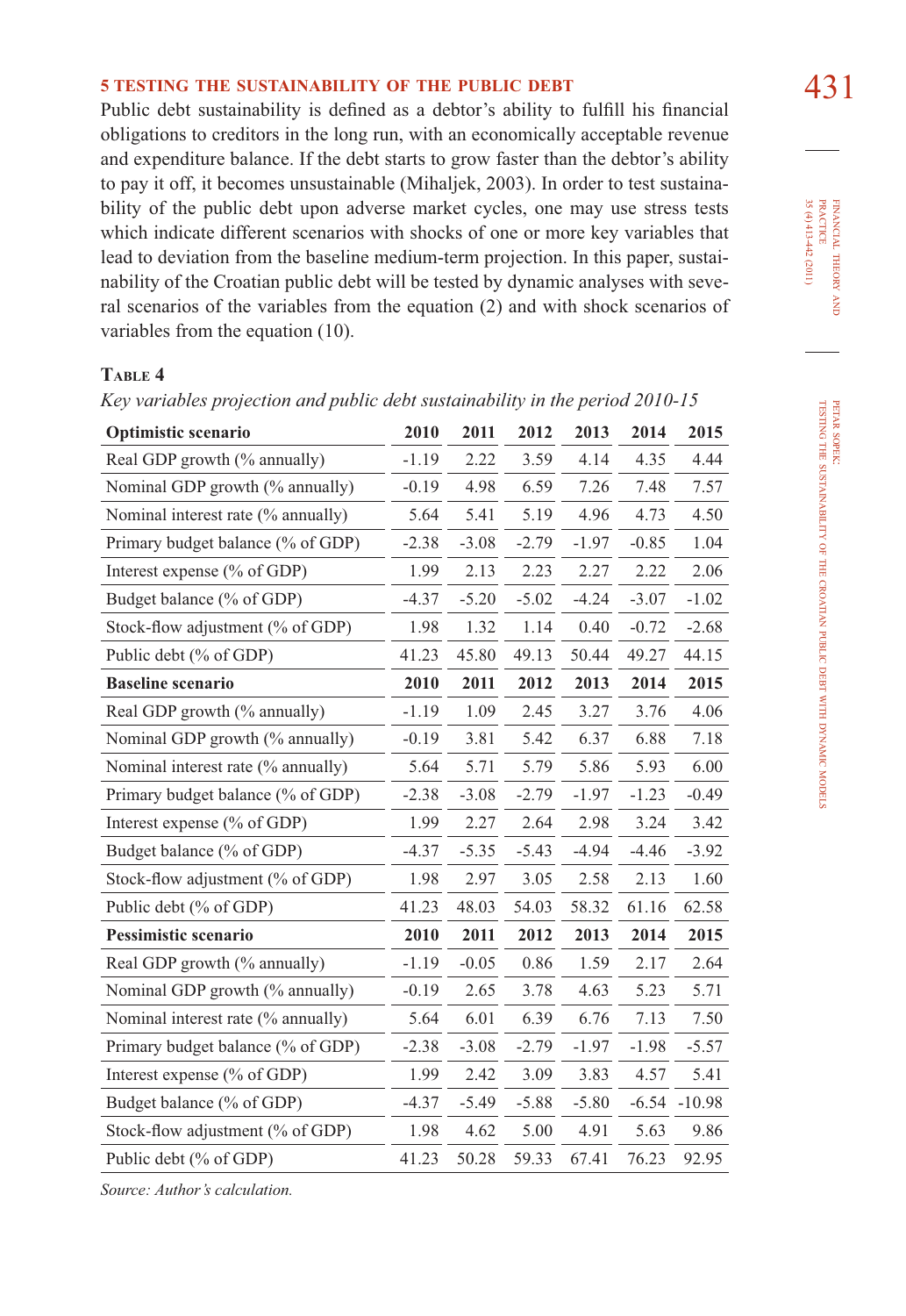432 The defined main three scenarios from the equation (2) are called optimistic, baseline and pessimistic and they relate to movements of all key variables from the model in the same direction. In other words, the optimistic scenario assumes optimistic movements of all variables, the baseline scenario the expected movements of all variables and the pessimistic scenario adverse movements of all variables that impact the change of public debt in defined model. Projections of all key variables and public debt sustainability testing in given conditions are shown in table 4.

> Only in the case of the optimistic scenario does the public debt stay within the limit prescribed by the Maastricht criterion of 60% of GDP. Especially concerning may be the fact that in the defined baseline scenario up to 2015 the share of public debt in GDP exceeds that limit, although by only 3 percentage points. The pessimistic scenario predicts an extreme rise in the public debt to 93% of GDP. It is also interesting to observe different combinations of the main scenarios, as shown on figure 6.

#### **FIGURE 6**

*Movements and sustainability of the public debt in different scenarios (% of GDP)*



*Source: Author's calculation.*

Only two of the total six tested scenarios of key variable combinations fully satisfy the sustainability test in the period up to 2015. These are scenario with optimistic stock-flow adjustment and expected movements of other variables (54.3% of GDP in 2015) and scenario with optimistic interest rates and expected movements of other variables (57.8% of GDP). The scenario with an optimistic primary budget balance projection and expected movements of other variables and the scenario of a combination of optimistic primary budget balance and stock-flow adjustment and pessimistic nominal interest rates and real GDP growth slightly exceed the limit of 60% in 2014 (60.4%, or 60.3% of GDP), while as soon as 2015 the public debt again goes below 60% with shares equal to 58.8%, i.e. 59.8% of GDP.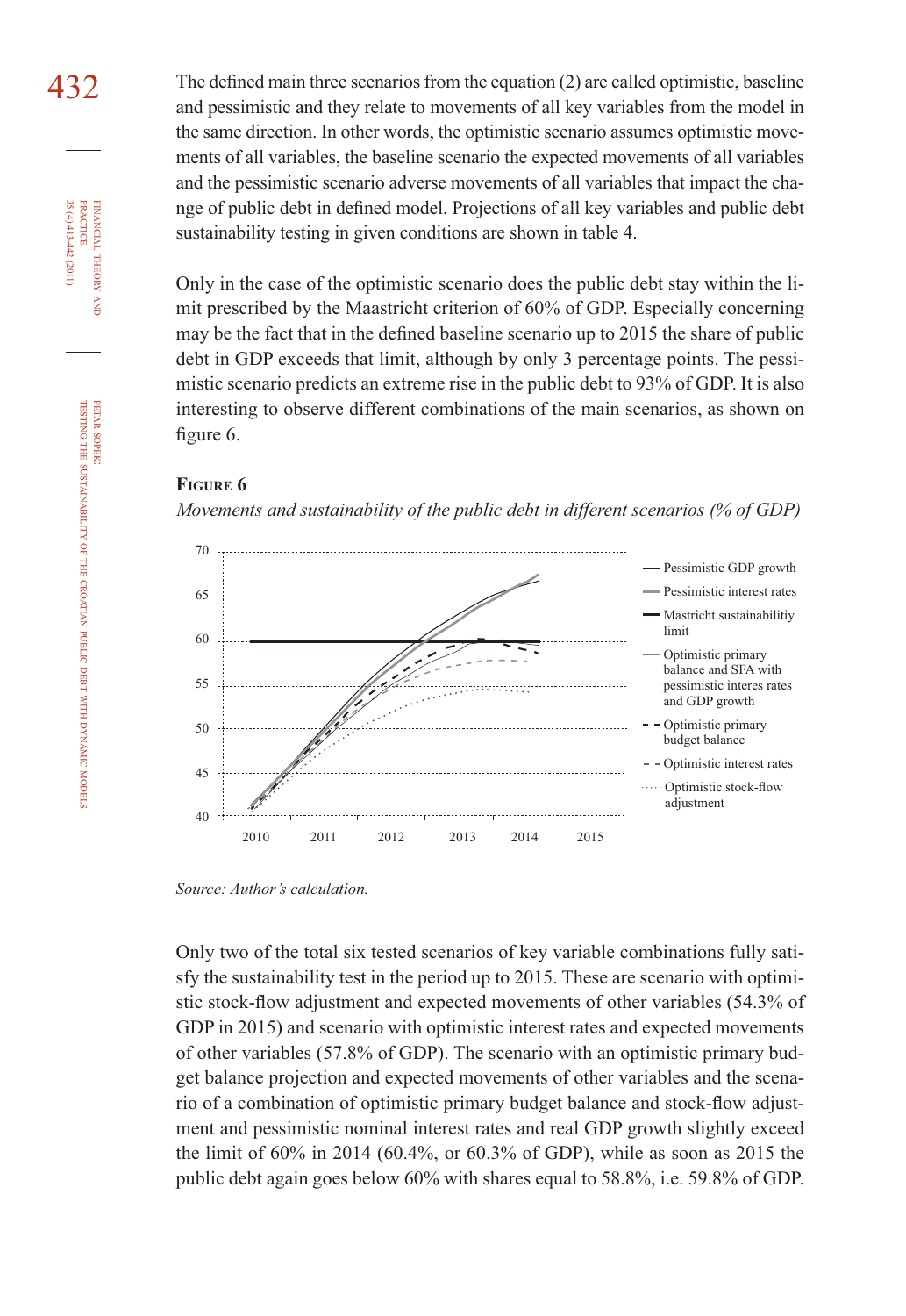The scenario with pessimistic nominal interest rates and the scenario with pessi- $\frac{433}{125}$ mistic GDP growth rates significantly exceed the sustainability limit with shares in GDP of 67.6%, i.e. 67.1% respectively.

As well as the above mentioned scenarios of the sustainability of the public debt with variables from equation (2), we will test sustainability with shock scenarios of variables from equation (10). Babić et al. (2003) use dynamic analysis with ten different scenarios for testing the sustainability of the public debt, and these are: scenario of the historical averages, "status quo" scenario, 5% scenario, interest rate shock scenario, real GDP growth shock scenario, public expenditure shock scenario, revenue shock scenario, scenario of combination of moderate shocks, depreciation shock scenario and contingent liabilities shock scenario. However, since individual shocks almost never occur, in this paper the attention will be drawn primarily to different combinations of these shocks. Table 5 shows baseline medium-term scenario of dynamic analysis of the public debt sustainability.

In a baseline medium-term scenario, public debt stays below the sustainability limit with a share of 45.8% of GDP in 2015. However, one of the main criticisms of the model is definitely the case of relatively high average annual residual in the period from 2002 to 2010, amounting to 1.6% of GDP with a standard deviation of 1% of GDP.

For the purpose of testing the sustainability of public debt up to 2015, we define four different scenarios that include historically recorded averages of some variables and combination of variables shocks. The first scenario is very similar to the baseline scenario from table 5, but projections include historical averages of recognized liabilities, unidentified flows and nominal exchange rate change in the whole period  $2011-15$ . In addition to this scenario, we define the scenario with shocks of recognized liabilities, unidentified flows and nominal exchange rate change as historical averages enlarged by one standard deviation in the whole period 2011-15. Furthermore, we assume that the share of public debt denominated in foreign currencies will be kept at a level of 70% in the whole period.

The third shock scenario predicts the historically recorded average of unidentified flows in the period 2011-15 and shocks of recognized liabilities of the government amounting to 10% of GDP in 2011 and 5% in 2012. This scenario also predicts constant depreciation shocks of domestic currency (kuna) with regard to euro of 10% in 2011, 7.5% in 2012, 5% in 2013 and 2.5% in 2014. Furthermore, we assume that the share of the public debt denominated in foreign currencies will be kept on a level of 70% in the whole period. Shock of liabilities recognition is defined having in mind the constant increase of the share of potential debt in GDP in the last few years and the probability of some of the state guarantees being invoked. According to the Ministry of Finance (2010) data, at the end of 2010 total potential debt amounted to 17.5% of GDP, of which 13.3% of GDP related to issued guaran-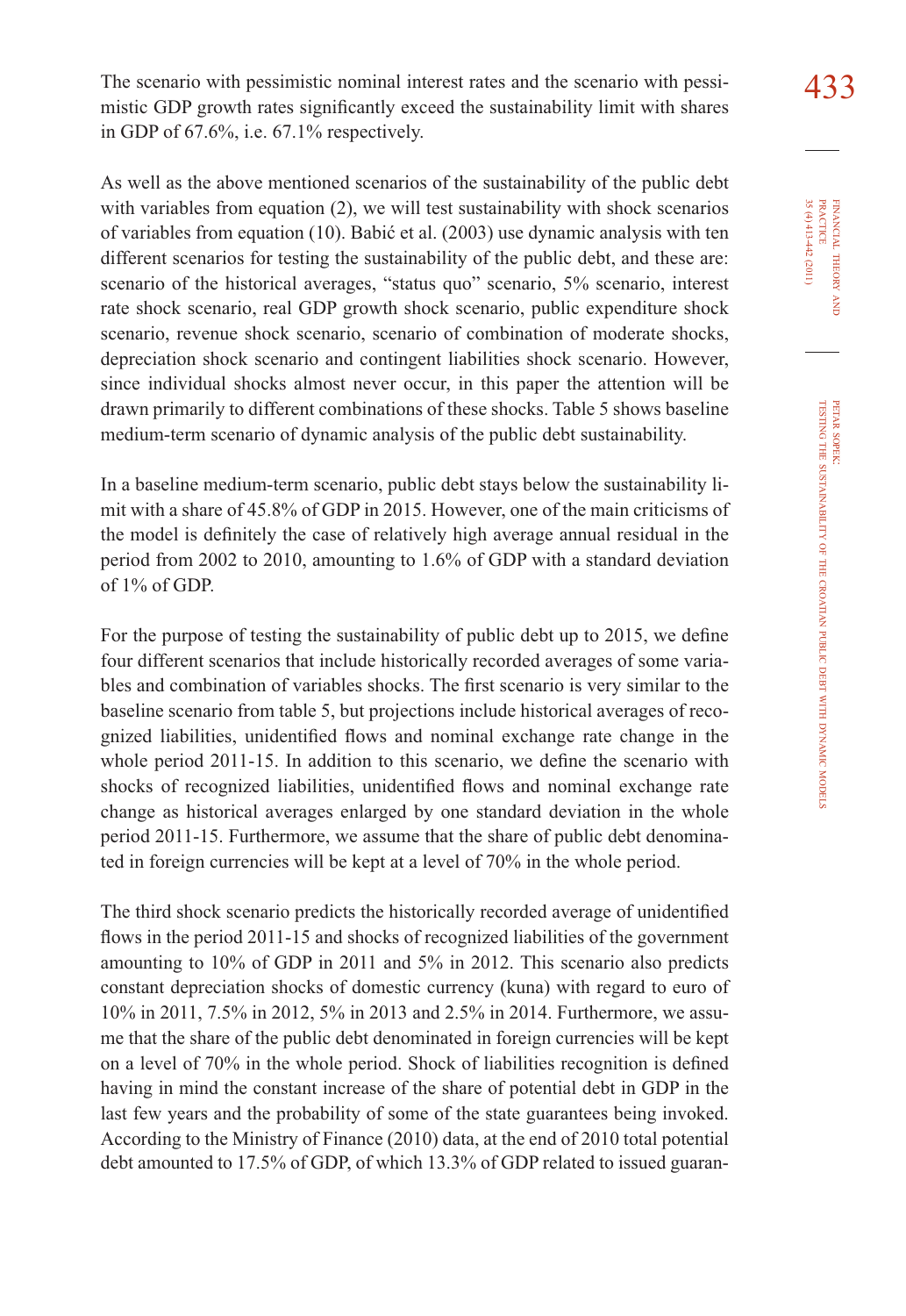| i<br>.<br>.<br>.<br>$\ddot{\phantom{a}}$<br>$\sim$ $\sim$ $\sim$ $\sim$ $\sim$ $\sim$ $\sim$ $\sim$<br>i<br>こうくうかん こうこう くじじょく じじじゅつ | ļ |
|-------------------------------------------------------------------------------------------------------------------------------------|---|
|                                                                                                                                     |   |

 $35(4)413442(2011)$  $\tt{FINANCIAL THEORY AND}$ 35 (4) 413-442 (2011) PRACTICE FINANCIAL THEORY

> **TABLE 5**  TABLE 5

Baseline scenario of the public debt sustainability in the period  $2010-15$ , with key variables and debt-creating flows projections *Baseline scenario of the public debt sustainability in the period 2010-15, with key variables and debt-creating flows projections* 

| $\omega$ constant the position of $\omega$<br>Departement of the Department of |         |               |         | Actual  |         |         |         |         | when you cannot we have the way of the way<br>Projections |         |          | Average           | Std. dev. |
|--------------------------------------------------------------------------------|---------|---------------|---------|---------|---------|---------|---------|---------|-----------------------------------------------------------|---------|----------|-------------------|-----------|
|                                                                                | 2005    | 2006          | 2007    | 2008    | 2009    | 2010    | 2011    | 2012    | 2013                                                      | 2014    | m<br>201 | $2002 - 10$       | 2002-10   |
| .) Public debt                                                                 | 8.39    | 5.80          | 33.25   | 29.27   | 35.41   | 41.23   | 44.06   | 46.06   | 46.86                                                     | 46.73   | 45.76    | 35.77             | 3.37      |
| 1a) Share of public debt in foreign currency                                   | 26.83   | 22.52         | 19.46   | 16.74   | 23.32   | 29.15   | 29.08   | 28.55   | 27.18                                                     | 25.23   | 22.88    | 21.99             | 93        |
| 2) Change in public sector debt $(3+7)$                                        | 0.48    | $-2.58$       | $-2.58$ | $-4.09$ | 6.14    | 5.82    | 2.83    | 2.00    | $\overline{0.8}$                                          |         | $-0.97$  | 0.64              | 3.59      |
| $+5+6$<br>3) Identified debt-creating flows (-4                                | $-2.29$ | $-3.61$       | $-4.49$ | $-4.00$ | 3.35    | 4.24    | 2.83    | 2.00    | 0.81                                                      |         | $-0.97$  | $-0.97$           |           |
| 4) Primary budget balance                                                      | $-0.52$ | 0.33          | 0.79    | 0.63    | $-1.54$ | $-2.38$ | $-3.08$ | $-2.79$ | 1.97                                                      | 1.23    | $-0.49$  | $-0.75$           | 1.13      |
| $0+5c$<br>5) Automatic debt dynamics (5a+5b                                    | $-2.70$ | $-2.37$       | $-2.80$ | $-3.16$ | 1.42    | 1.95    | $-0.35$ | $-1.09$ | 1.56                                                      | 1.77    | $-1.86$  | $-1.53$           | 1.87      |
| st rate<br>5a) Contribution from real intere                                   | $-0.47$ | $-0.59$       | $-0.96$ | $-2.44$ | $-0.29$ | 1.27    | 0.08    | $-0.07$ | $-0.14$                                                   | $-0.12$ | $-0.09$  | $-0.62$           | 0.95      |
| growth<br>5b) Contribution from real GDP                                       | $-1.48$ | $-1.68$       | $-1.79$ | $-0.72$ | 1.75    | 0.42    | $-0.43$ | $-1.02$ | $-1.42$                                                   | $-1.65$ | $-1.77$  | $-0.92$           | 1.22      |
| 5c) Contribution from exchange rate change                                     | $-0.75$ | $-0.10$       | $-0.06$ | 0.00    | $-0.04$ | 0.26    | 0.00    | 0.00    | 0.00                                                      | 0.00    | 0.00     | $\overline{0.01}$ | 0.34      |
| 6) Other identified debt-creating flows<br>$(-6a+6b)$                          | $-0.10$ | $-0.90$       | $-0.90$ | $-0.20$ | 0.40    | $-0.10$ | 0.10    | 0.30    | 0.40                                                      | 0.40    | 0.40     | $-0.20$           | 0.43      |
| 6a) Privatization receipts                                                     | 0.50    | 1.40          | 00.1    | 0.30    | 0.20    | 0.10    | 0.20    | 0.20    | 0.10                                                      | 0.10    | 0.10     | 0.58              | 0.51      |
| abilities<br>6b) Recognition of contingent lia                                 | 0.40    | 0.50          | 0.10    | 0.10    | 0.60    | 0.00    | 0.30    | 0.50    | 0.50                                                      | 0.50    | 0.50     | 0.28              | 0.25      |
| (residual)<br>7) Unidentified debt-creating flows                              | 2.77    | 1.03          | 1.92    | $-0.09$ | 2.79    | 1.59    | 0.00    | 0.00    | 0.00                                                      | 0.00    | 0.00     | $\overline{1.61}$ | 0.99      |
| Real GDP growth (in percentages)                                               | 4.21    | 4.74          | 5.47    | 2.36    | $-5.81$ | 1.19    | 1.09    | 2.45    | 3.27                                                      | 3.76    | 4.06     | 2.71              | 3.82      |
| Inflation (GDP deflator change)                                                | 3.31    | 3.41          | 4.04    | 6.38    | 3.35    | 1.02    | 2.70    | 2.90    | 3.00                                                      | 3.00    | 3.00     | 3.63              | 1.36      |
| debt<br>$b$ lic<br>Average nominal interest rate on pu                         | 5.49    | 5.39          | 5.42    | 4.82    | 5.62    | 5.64    | 5.71    | 5.79    | 5.86                                                      | 5.93    | 6.00     | 5.44              | 0.25      |
| debt<br>Average real interest rate on public                                   | 2.10    | $\frac{1}{9}$ | 1.32    | $-1.47$ | 2.20    | 4.58    | 2.93    | 2.80    | 2.77                                                      | 2.84    | 2.91     | 1.77              | 1.54      |
| K∕€)<br>Nominal exchange rate change (HR                                       | $-3.85$ | $-0.41$       | $-0.27$ | $-0.01$ | $-0.25$ | 1.08    | 0.00    | 0.00    | 0.00                                                      | 0.00    | 0.00     | 0.04              | 1.77      |

Source: Ministry of Finance; IMF; Croatian Bureau of Statistics; Croatian National Bank; author's calculation. *Source: Ministry of Finance; IMF; Croatian Bureau of Statistics; Croatian National Bank; author's calculation.*

434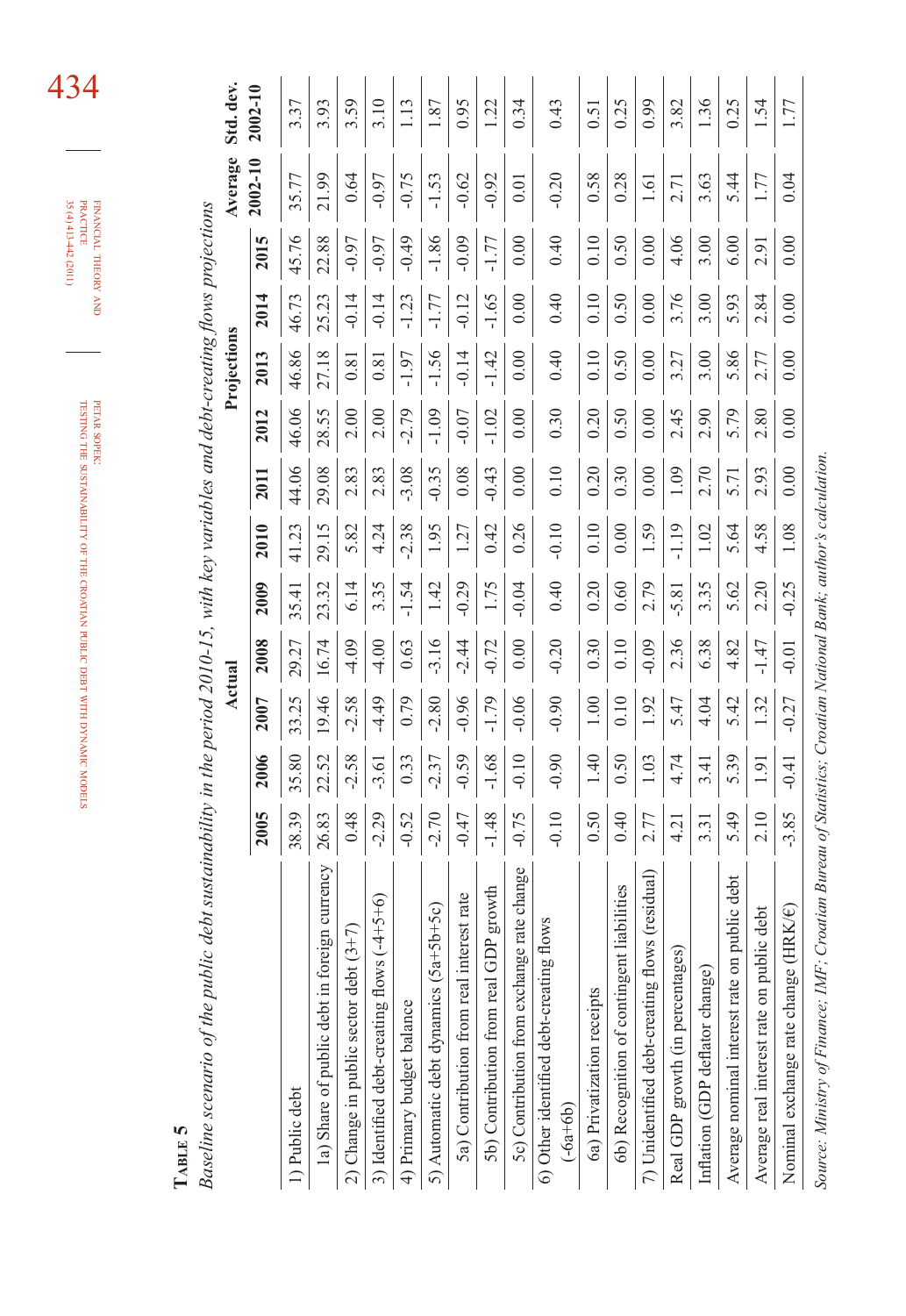tees and 4.2% of GDP related to HBOR debt<sup>6</sup>. In the Public Debt Management  $435$ <br>Strategy for the period 2011–13 it is stated that during 2011 expected a takeover of Strategy for the period 2011-13 it is stated that during 2011 expected a takeover of some of the guaranteed liabilities according to the plans of shipyards restructuring may be expected. As the shipyards restructuring plans are accepted and because of their privatization, it can be expected that some of the mentioned potential liabilities will become direct government debt, with new conditions and multi-annual maturity of return (Ministry of Finance, 2011b). In Babić et al. (2003) an exchange rate shock of 30% was used, which the authors explained with the so-called *overshooting effect*, i.e. the phenomenon that moderate exchange rate corrections (for instance a currency devaluation of 10 to 15 percent) often cause strong market reaction after which the exchange rate rapidly slides more than would be necessary to solve the initial imbalance in the case of stabile conditions. The depreciation shock in 2011 that we use in this paper amounts to  $10\%$  and it is defined in accordance with shock used by the Croatian National Bank in its analyses of macroeconomic shocks on credit risk of enterprises (CNB, 2011). However, due to potential residual shocks arisen from this initial exchange rate shock, in this paper we use constant depreciation shocks up to 2014, but with decreasing intensity.

The last shock scenario is based on defined pessimistic real GDP growth and nominal interest rate projections from the previous part of the paper. Public debt movements in the baseline scenario and four other defined scenarios are shown on figure 7.

#### **FIGURE 7**





*Source: Author's calculation.*

In the baseline scenario conditions, public debt stays sustainable with the share of 45.8% of GDP in 2015. Even when the average annual exchange rate, recognized

<sup>6</sup> In line with the Act on the Croatian Bank for Reconstruction and Development (HBOR) (Zakon o Hrvatskoj banci za obnovu i razvitak, NN 138/06) the state guarantees all its debts, so that the HBOR debt is often added to the total amount of guarantees.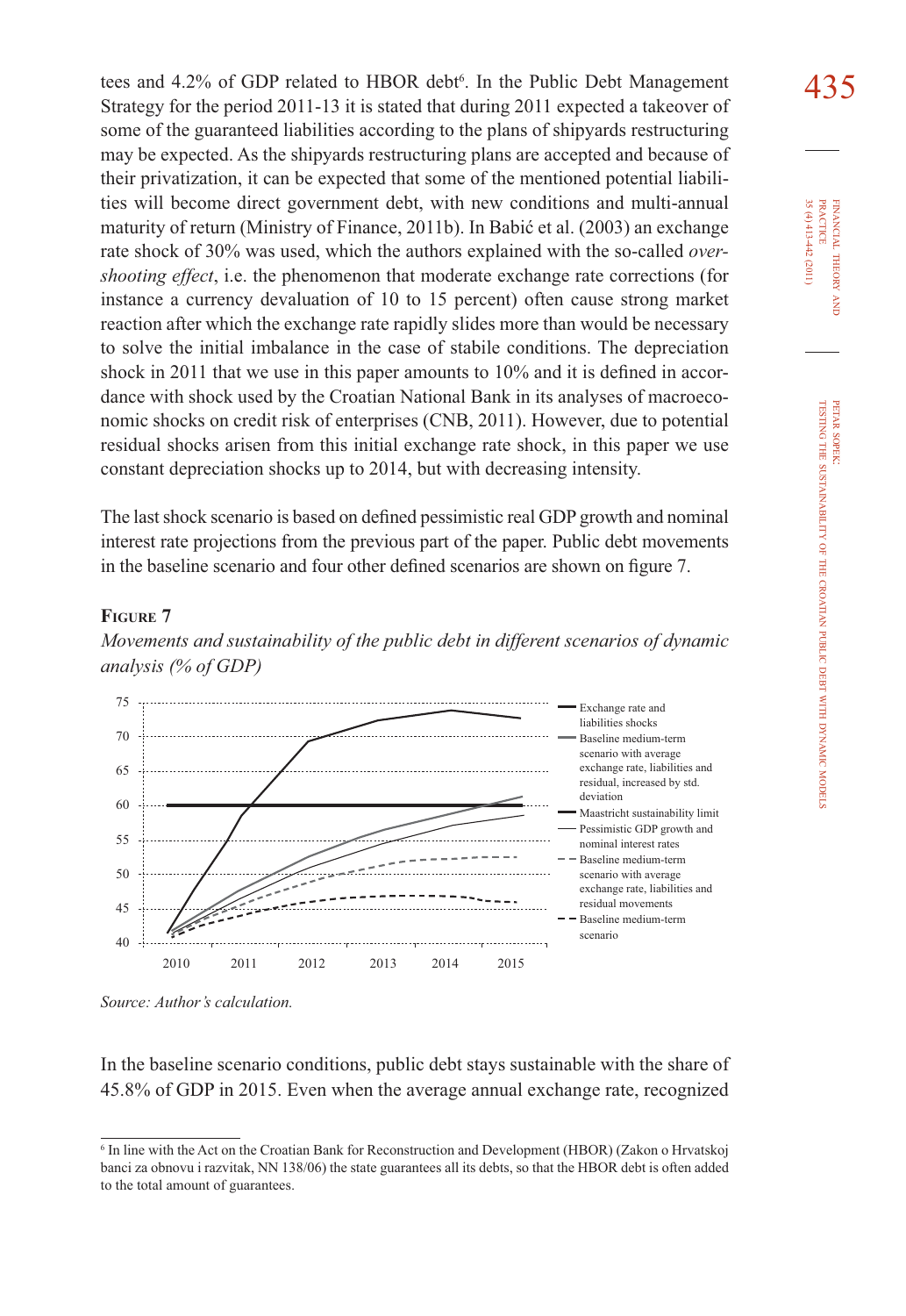436 liabilities and residual deviations are added, public debt records the share of 52.5% of GDP in 2015. Below the limit of 60% public debt stays also in scenario with pessimistic GDP growth and nominal interest rates with the share in GDP of 58.7%. In the baseline medium-term scenario with historically recorded exchange rate, liabilities and residual averages and enlarged by one standard deviation, public debt insignificantly exceeds the sustainability limit with a recorded share in GDP of 61.1%. Dynamic analysis of public debt sustainability shows the strongest sensitivity to combined liabilities and exchange rate shocks with a recorded share of 72.8% of GDP in 2015.

> In the Public Debt Management Strategy in Croatia press release, Bajo and Primorac (2011) emphasize deficiencies in public debt management related to currency structure and potential liabilities. The debt currency structure is still far from optimal, since the share of foreign currency debt in total debt was over 70% in September 2010, while a target maximum amounts to 40%. Besides that, public debt management strategies have mainly been focused only on direct government liabilities. Including the information on the structure and maturities of government guarantees into the strategy would improve the public debt management and reduce the risks related to the amount and structure of the debt.

> By taking everything mentioned into account, it is clear that public debt sustainability in the medium-term period highly depends on expectations of the future movements of variables that affect the change of public debt. In optimistic scenarios Croatian public debt may be mainly considered sustainable, but baseline scenarios give us two-sided results. In the model in which we use stock-flow adjustment, public debt in 2015 exceeds the limit of 60%, while in all other baseline scenarios it should remain sustainable up to 2015.

> Sopek (2010) stresses that the limit of debt to GDP ratio of 60% is probably set too high for economies like Croatian, since emerging markets have much smaller chances to borrow on international financial markets, and, due to their generally lowest credit ratings, their terms of borrowing are far less favorable than those offered to developed countries. This can potentially cause huge problems, since the budget deficit in Croatia is mainly financed with new borrowings. In the Croatian Banking Association (2010b) analysis it is stressed that the sustainable ratio of public debt to GDP in developing countries is about 20 percentage points lower than that in advanced economies and according to several analyses the sustainable public debt for countries like Croatia totals between 40% and 50% of GDP. This conclusion is additionally confirmed by IMF (2003a) research results, according to which in 55 percent of the recorded government defaults, public debt was below 60% of GDP in the year before the default, and in 35 percent of the cases the default actually occurred at a debt ratio of less than 40% of GDP. Therefore the defined acceptable limit of public debt of 60% should definitely be interpreted with caution.

FINANCIAL

THEORY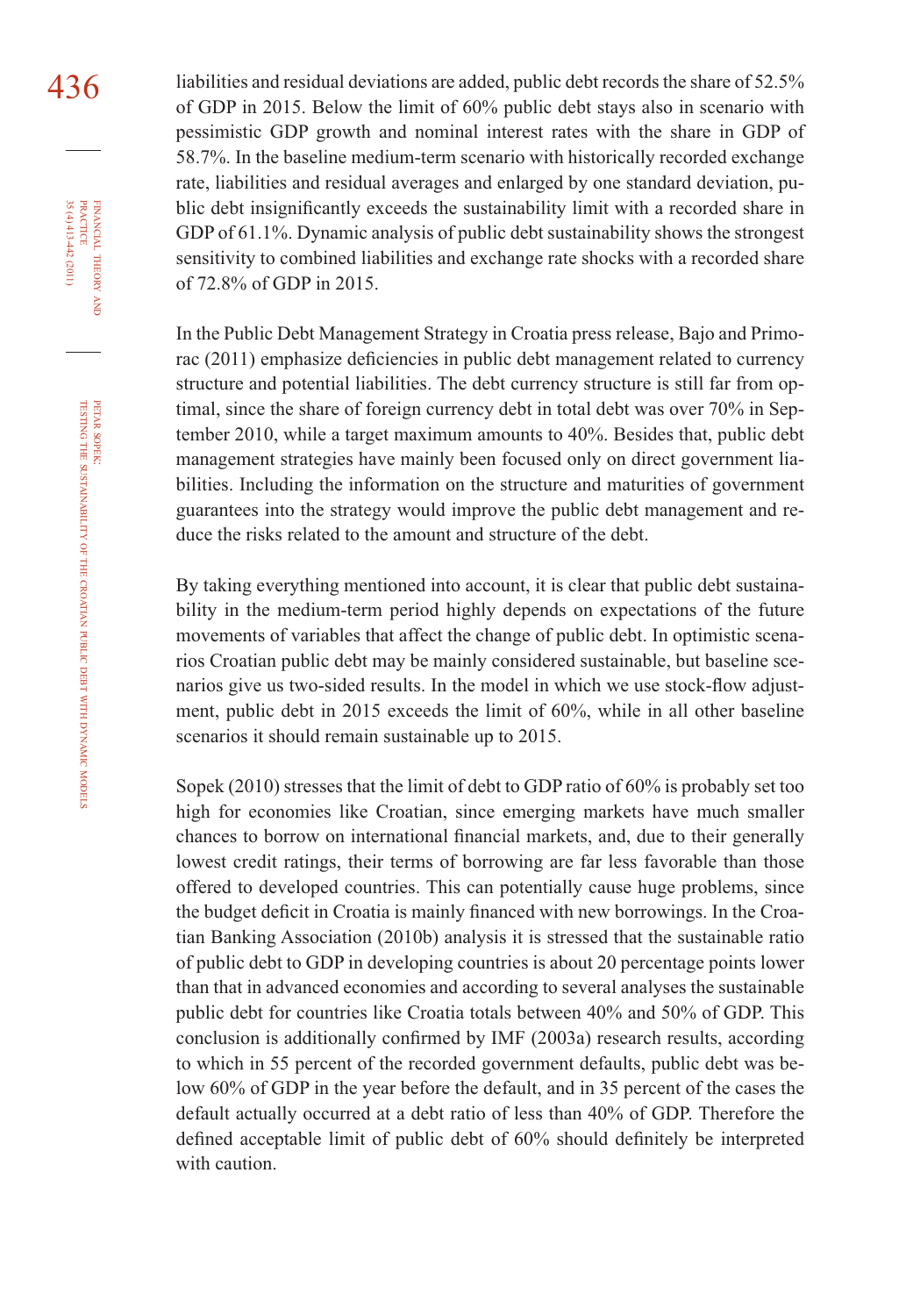The burden of debt that will be left to future generations is also an important issue  $437$ when considering the optimal public debt level. Future generations will be additionally burdened with a reform of the pension system and, almost certainly, of the health care system. Therefore, unnecessary public debt accumulation needs to be avoided. According to Smilaj (2004), the public debt burden will be equitably shared between the present and future generations only if it is used for investment in development programs which will be for the benefit of the future generations, too. Otherwise, future generations should be exempted from public debt burden.

#### **6 CONCLUSION AND RECOMMENDATIONS**

In times of crisis public finances are seriously threatened by budget balance destabilization and an increase in indebtedness. The current global financial crisis shows consequences to fiscal sustainability relatively similar to those of the crises recorded in history. Generally, higher public debt has several negative long-term economic consequences, like increase in long-term interest rates, limitations on room for countercyclical fiscal policy and lower future economic growth. Moreover, public debt will be left as a burden to future generations that will have to pay off not only the whole amount of the constantly increasing principal, but also the interest amounts.

Dynamic analysis results show that public debt may generally be considered sustainable in optimistic scenarios. Baseline scenarios give us two-sided results, so in the model in which we use stock-flow adjustment, public debt slightly exceeds the limit of 60% with the share of 62.6% of GDP in 2015, while in all other baseline scenarios it remains at levels of 45.8%, or 52.5% of GDP, by which it may be considered acceptable. The strongest vulnerability of the Croatian public debt in the conducted dynamic analyses can be noted in the parallel shocks of contingent liabilities and exchange rate, with a recorded share in GDP of 72.8%. Minor vulnerability is registered in the case of real GDP growth and nominal interest rates shock.

Hence, from the analysis results we may conclude that sustainability of the Croatian public debt up to 2015 depends highly on future movements of variables that affect change in the public debt. We may also conclude that in the observed five years period there are many risks that threat at the sustainability of the Croatian public debt and that continuous monitoring and strategic managing of public debt should be definitely taken into account. As well as risks that are directly influenced by the fiscal policy, i.e. future budget balances, there are also some significant indirect risks. Among these risks related to unfavorable currency structure of the debt and risks of potential liabilities activation, primarily issued state guarantees, should be mentioned without fail. To a lesser extent, but not negligibly, an adverse economic situation and an increase in interest rates may also produce risks for the sustainability of the public debt.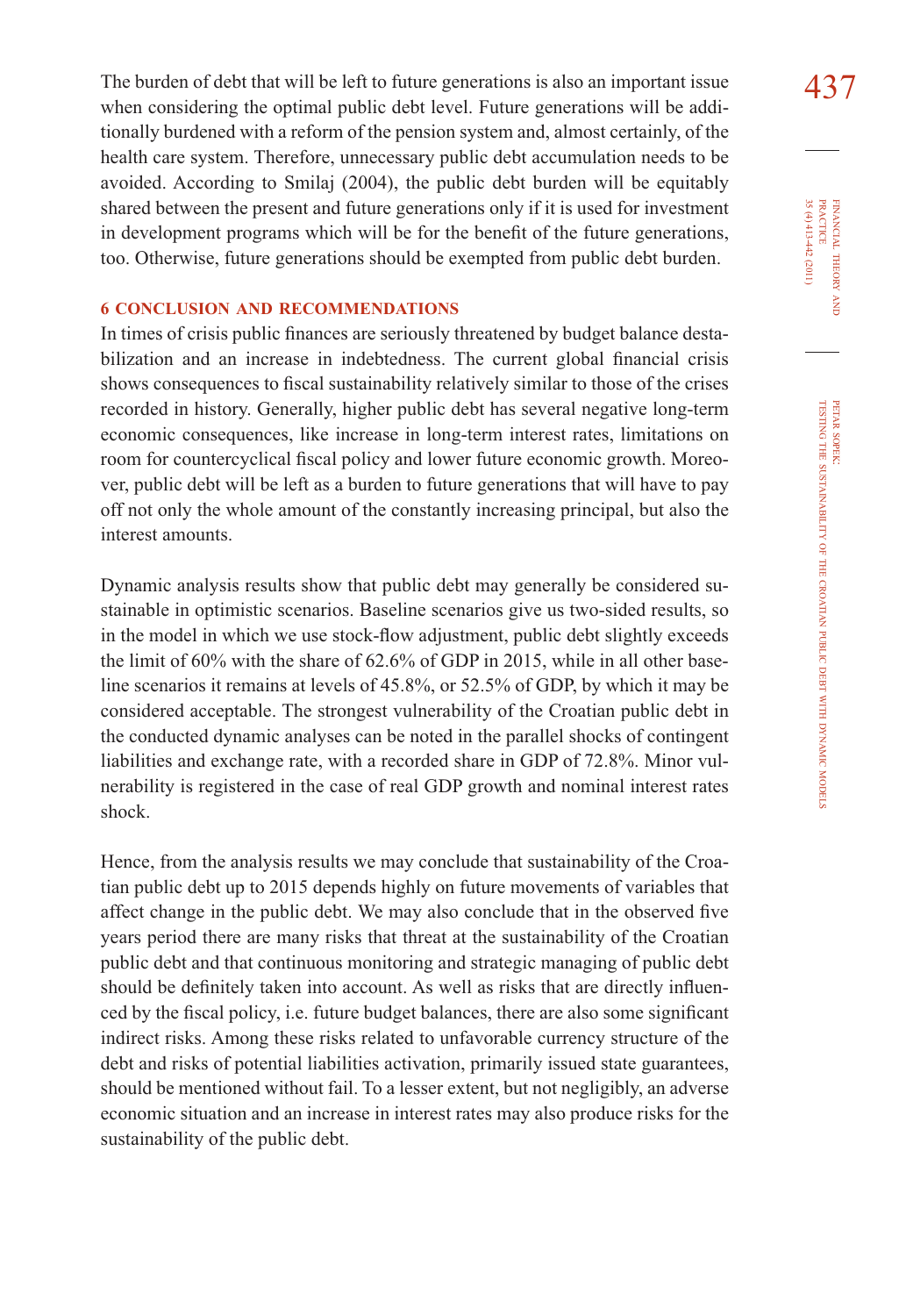438 This whole analysis should be continuously improved by adding and monitoring the variables that are in this analysis considered as given and which could not be better analytically examined from the publicly available data. One should definitely try to find out reasons for relatively high stock-flow adjustment and investigate if the statistics can be improved and how. Improving the accounting recordings of budgetary operations would definitely lead to better quantification of the public debt movements in the future.

> In the Public Debt Management Strategy, baseline public debt projections should be explained by an analytical model, and stress testing by the main categories elaborated in this paper should be included. Furthermore, there should be an endeavour for a better and more transparent recording of all potential liabilities of the government by information on issued guarantees, their maturity and level of risk should be made publicly available. This may help to manage and mitigate exposure to such risks.

FINANCIAL

35 (4) 413-442 (2011)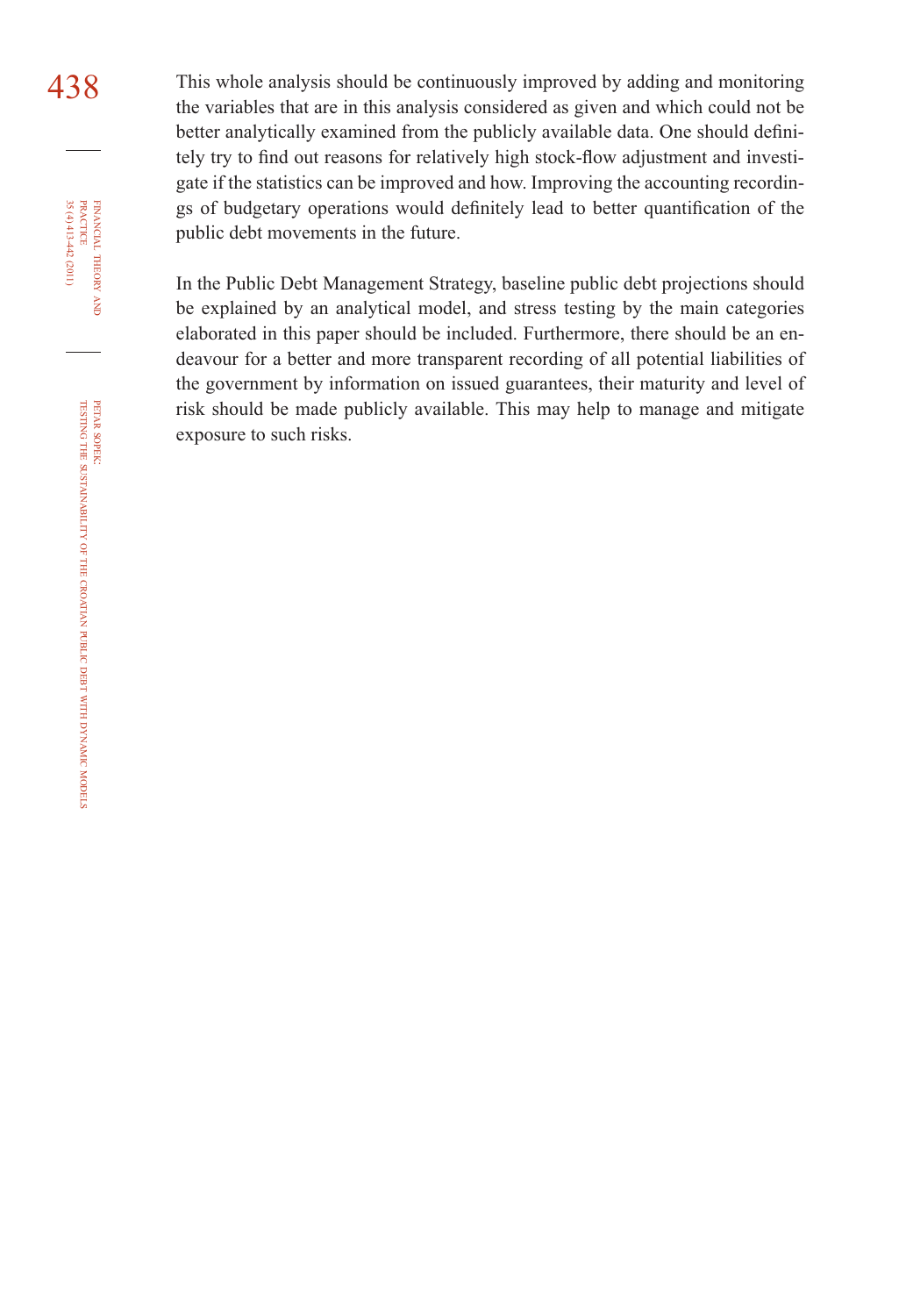- LITERATURE 439<br>**Aizenman, J. and Jinjarak, Y.,2011.** "The role of fiscal policy in response to the financial crisis" [online]. *World Economic Situation and Prospects 2011*. Available from: [http://www.un.org/en/development/desa/policy/wesp/wesp\_ archive/2011wesp\_bg\_paper\_aizenman.pdf].
- Antczak, M., 2003. *Do Acceding Countries Need Higher Fiscal Deficits?* [online]. Available from: [http://www.case.com.pl/upload/publikacja\_plik/1586612 260.pdf].
- **Babić, A. [et al.], 2003.** "Dinamička analiza održivosti javnog i vanjskog duga Hrvatske" [online]. *Privredna kretanja i ekonomska politika*, No. 97. Available from: [http://www.eizg.hr/Data/Doc/pkiep97-babi-krznar-nesti-valjek. pdf].
- **Bajo, A. and Primorac, M., 2011.** "Public Debt Management Strategy in Croatia" [online]. *Press release*, No. 28. Available from: [http://www.ijf.hr/eng/releases/28.pdf].
- Baldacci, E. and Kumar, M. S., 2010. "Fiscal Deficits, Public Debt, and Sovereign Bond Yields" [online]. *IMF Working Paper*, WP/10/184. Available from: [http://www.imf.org/external/pubs/ft/wp/2010/wp10184.pdf].
- **Campos, C. F. S., Jaimovich, D. and Panizza, U., 2006.** *The Unexplained Part of Public Debt* [online]. Available from: [http://www.iadb.org/res/publications/pubfiles/pubWP-554.pdf].
- **Croatian Banking Association, 2010a.** "Profitabilnost banaka i krediti: kako su banke ublažile krizu 2008.-2010." [online]. *HUB analize*, No. 25-26. Available from: [http://www.hub.hr/fgs.axd?id=3469].
- **Croatian Banking Association, 2010b.** "Održiva fiskalna politika i javni dug: nikad više kao prije" [online]. *HUB analize*, No. 24. Available from: [http:// www.hub.hr/fgs.axd?id=3465].
- **CBS, 2011a.** "Quarterly Gross Domestic Product Estimate Q1 2000 Q4 2010" [online]. *First Release*, No. 12.1.1/4. Available from: [http://www.dzs.hr/Hrv\_ Eng/publication/2010/12-01-01\_04\_2010.htm].
- **CBS, 2011b.** "Consumer Price Indices, June 2011" [online]. *First Release*, No. 13.1.1/6. Available from: [http://www.dzs.hr/Hrv\_Eng/publication/2011/13- 01-01\_06\_2011.htm].
- **CNB, 2011a.** *Financial Stability, No. 7* [online]. Available from: [http://www.hnb. hr/publikac/financijska%20stabilnost/e-fs-7-2011.pdf].
- **CNB, 2011b.** *Exchange Rate Policy Remains the Same Press Release* [online]. Available from: [http://www.hnb.hr/priopc/epriopc.htm].
- **Eur-Lex, 2008a.** "Consolidated version of the Treaty on the Functioning of the European Union - Part Three: Union Policies And Internal Actions - Title Viii: Economic And Monetary Policy - Chapter 1: Economic policy - Article 126 (ex Article 104 TEC)" [online]. *Official Journal*, 115, 09/05/2008 P. 0099-0102. Available from: [http://eur-lex.europa.eu/LexUriServ/LexUriServ. do?uri=CELEX:12008E126:EN:HTML].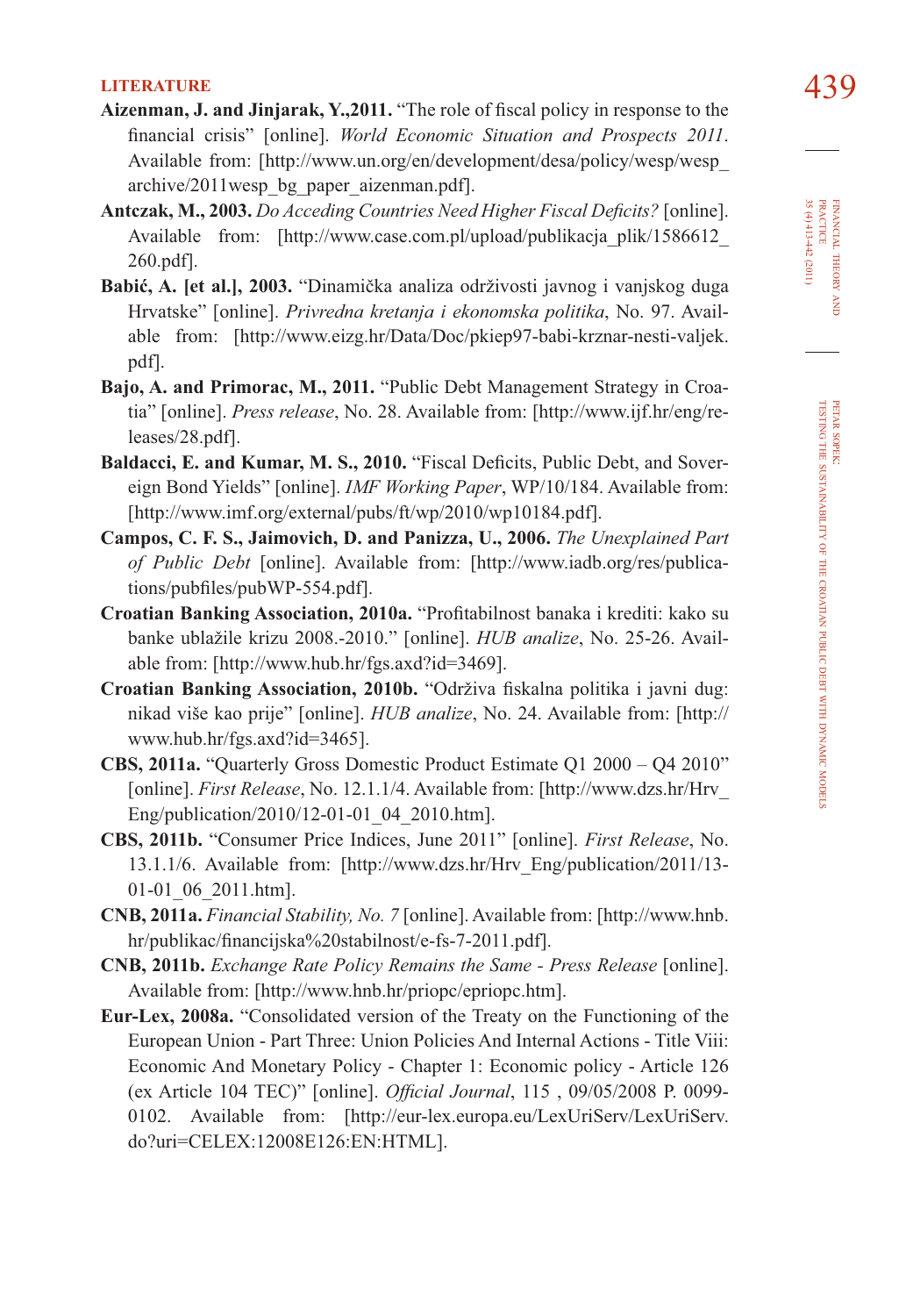- 440 **Eur-Lex, 2008b.** "Consolidated version of the Treaty on European Union PRO-TOCOLS - Protocol (No 12) on the excessive deficit procedure" [online]. *Offi cial Journal*, 115 , 09/05/2008 P. 0279 - 0280. Available from: [http://eur-lex. europa.eu/LexUriServ/LexUriServ.do?uri=CELEX:12008M/PRO/12:EN: HTML].
	- **European Commission, 2009.** "Public finances in EMU" [online]. *European Economy*, No. 5. Available from: [http://ec.europa.eu/economy\_finance/publications/publication15390\_en.pdf].
	- **European Commission, 2010.** *AMECO database* [online]. Available from: [http://ec.europa.eu/economy\_finance/ameco/user/serie/SelectSerie.cfm].
	- **European Commission, 2011.** *Country-specific procedures* [online]. Available from: [http://ec.europa.eu/economy\_finance/sgp/deficit/countries/index\_en.htm].
	- **Gros, D., 2003.** "A Stability Pact for Public Debt" [online]. *CEPS Policy Brief*, No. 30. Available from: [http://aei.pitt.edu/1981/1/PB30.PDF].
	- Hagen, J. and Wolff, G. B., 2004. "What do deficits tell us about debt? Empirical evidence on creative accounting with fiscal rules in the EU" [online]. *Discussion Paper Series 1: Studies of the Economic Research Centre*, No. 38/2004. Available from: [http://www.bundesbank.de/download/volkswirtschaft/dkp/ 2004/200438dkp.pdf].
	- **IMF, 2002.** *Assessing Sustainability* [online]. Prepared by the Policy Development and Review Department. Available from: [http://www.imf.org/external/ np/pdr/sus/2002/eng/052802.pdf].
	- **IMF, 2003a.** "Public Debt in Emerging Markets: Is It Too High?" [online]. *IMF World Economic Outlook*, Public Debt in Emerging Markets, Chapter III. Available from: [http://www.imf.org/external/pubs/ft/weo/2003/02/pdf/chapter3.pdf].
	- **IMF, 2003b.** *Sustainability Assessments Review of Application and Methodological Refinements* [online]. Prepared by the Policy Development and Review Department. Available from: [http://www.imf.org/external/np/pdr/sustain/2003/ 061003.pdf].
	- **IMF, 2010.** *Fiscal Monitor Navigating the Fiscal Challenges Ahead* [online]. Prepared by the Staff of the Fiscal Affairs Department. Available from: [http:// www.imf.org/external/pubs/ft/fm/2010/fm1001.pdf].
	- **IMF, 2011a.** "Fiscal Monitor Shifting Gears Tackling Challenges on the Road to Fiscal Adjustment" [online]. *World Economic and Financial Surveys*. Available from: [http://www.imf.org/external/pubs/ft/fm/2011/01/pdf/fm1101.pdf].
	- **IMF, 2011b.** "Republic of Croatia: 2011 Article IV Consultation Staff Report" [online]. *IMF Country Report*, No. 11/159. Available from: [http://www.imf. org/external/pubs/ft/scr/2011/cr11159.pdf].
	- **Kumar, M. S. and Woo, J., 2010.** "Public Debt and Growth" [online]. *IMF Working Paper,* WP/10/174. Available from: [http://www.imf.org/external/pubs/ft/ wp/2010/wp10174.pdf].

FINANCIAL

35 (4) 413-442 (2011)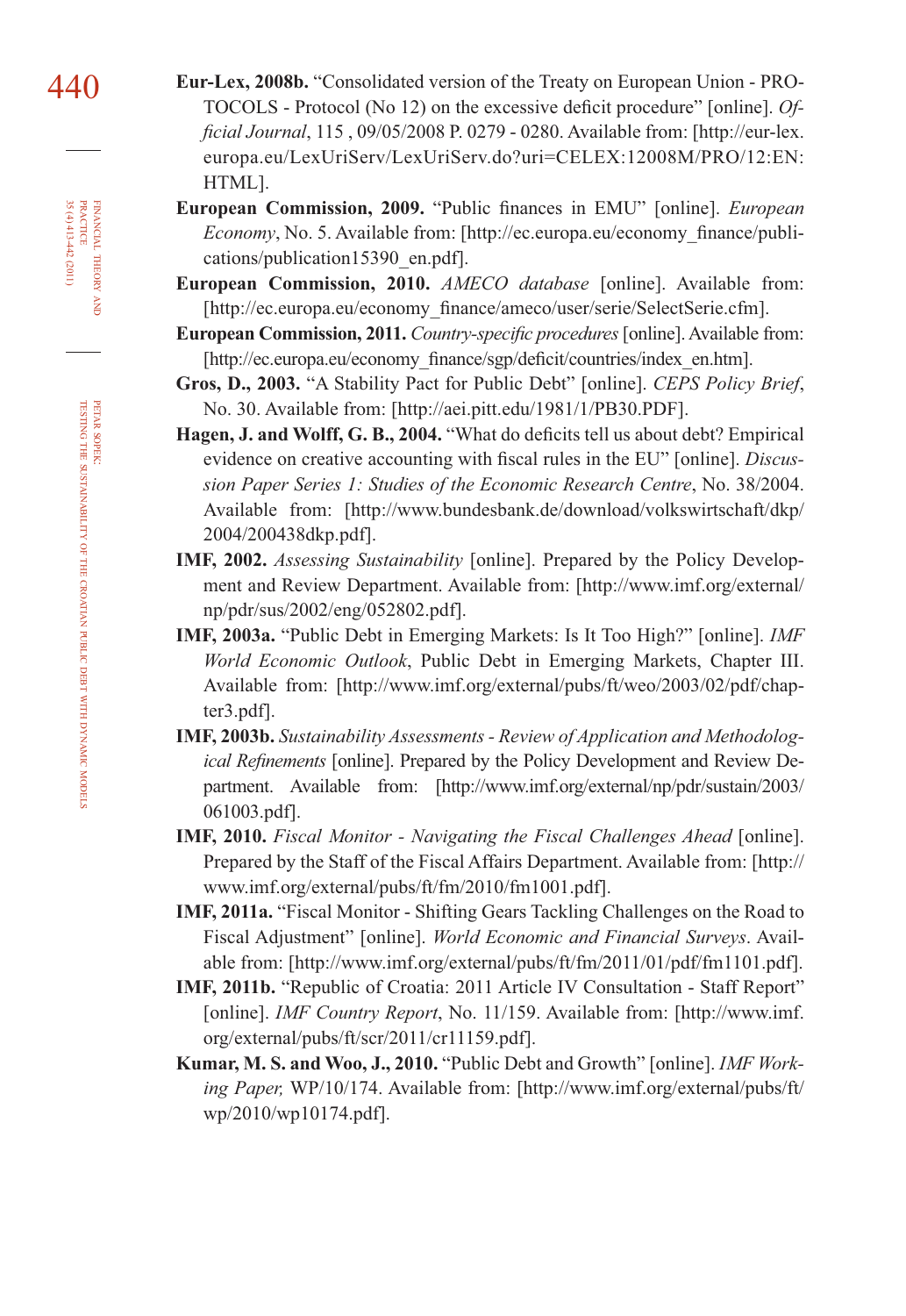- **Mihaljek, D., 2003.** "Analiza održivosti javnog i vanjskog duga Hrvatske pomoću standardnih financijskih pokazatelja" [online]. Privredna kretanja i ekonoms*ka politika*, No. 97. Available from: [http://www.eizg.hr/AdminLite/FCKeditor/UserFiles/File/pkiep97-mihaljek.pdf].
- **Ministry of Finance, 2010.** *Monthly Statistical Review, No. 183* [online]. Available from: [http://www.mfin.hr/adminmax/docs/183%20-%20december.pdf].
- **Ministry of Finance, 2011a.** *Time Series Data* [online]. Available from: [http:// www.mfin.hr/en/time-series-data].
- **Ministry of Finance, 2011b.** *Strategija upravljanja javnim dugom za razdoblje*  2011.-2013. [online]. Available from: [http://www.mfin.hr/adminmax/docs/108-1.1[1].pdf].
- **Piergallini, A. and Rodano, G., 2009.** *Public Debt, Distortionary Taxation, and Monetary Policy* [online]. Available from: [http://economia.unipv.it/eco-pol/ PaperSeminari/2009-06-08-piergallini-rodano.pdf].
- **Polackova, H., 1998.** "Contingent Government Liabilities: A Hidden Risk for Fiscal Stability" [online]. *Policy Research Working Paper*, No. 1989. Washington: The World Bank. Available from: [http://www-wds.worldbank.org/ servlet/WDSContentServer/WDSP/IB/1998/11/17/000178830\_ 98111703524417/Rendered/PDF/multi\_page.pdf].
- **Reinhart, C. M. and Rogoff, K. S., 2008.** "Banking crises: an equal opportunity menace" [online]. *NBER Working Paper*, 14587. Available from: [http://www. nber.org/papers/w14587.pdf].
- **Reinhart, C. M. and Rogoff, K. S., 2009.** *This Time is Different: Eight Centuries of Financial Folly*. Princeton and Oxford: Princeton University Press.
- **Silverman, B. W., 1986.** *Density Estimation for Statistics and Data Analysis.*  New York: Chapman & Hall.
- **Smilaj, D., 2004.** "Javni dug i gospodarski razvoj" [online]. *Ekonomija*, 11(2), 333-348. Available from: [http://www.staro.rifin.com/root/tekstovi/casopis pdf/ek\_ec\_454.pdf].
- **Sopek, P., 2009.** "The Effect of the Financial Crisis on Croatia's Primary Budget Deficit and Public Debt" [online]. *Financial Theory and Practice*, 33 (3) 273-298. Available from: [http://www.ijf.hr/eng/FTP/2009/3/sopek.pdf].
- **Sopek, P., 2010.** "Budget Deficit and Public Debt in Croatia" [online]. *Newsletter*, No. 49. Available from: [http://www.ijf.hr/eng/newsletter/49.pdf].
- **Sopek, P., 2011.** "Assessment of impact of accession to the EU on Croatian budget" [online]. *Newsletter*, No. 59. Available from: [http://www.ijf.hr/eng/newsletter/59.pdf].
- **EIZ, 2011.** *Croatian Economic Outlook quarterly* [online]. Available from: [http://www.eizg.hr/Download.ashx?FileID=418c09fa-bc04-42e6-bb14 b8d2a89e48f5].